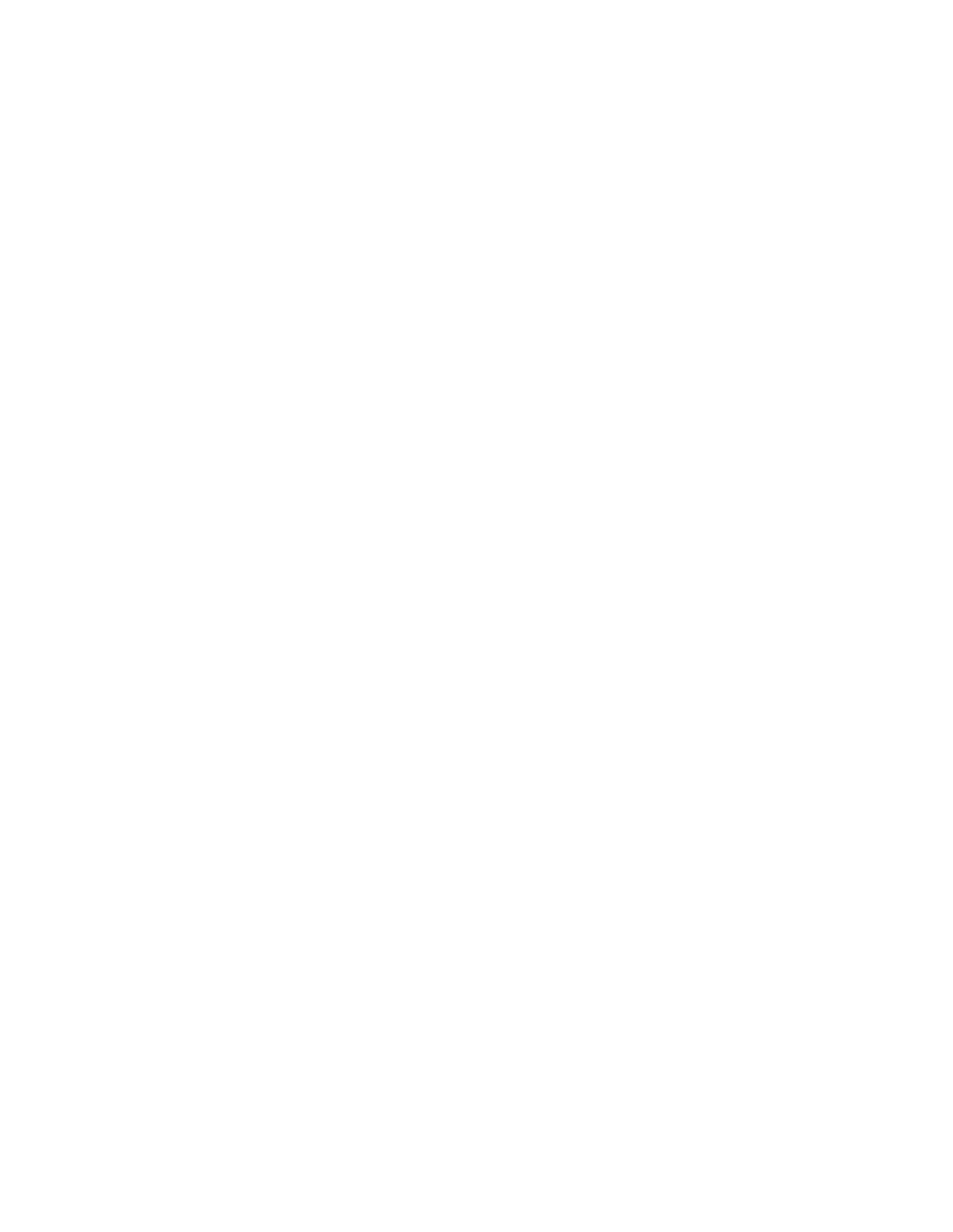# TABLE OF CONTENTS

| 3.2 Determination of Complete Application and Request for Additional Information  2            |  |
|------------------------------------------------------------------------------------------------|--|
|                                                                                                |  |
|                                                                                                |  |
|                                                                                                |  |
|                                                                                                |  |
| 4.1 Road Erosion Inventory for all municipal hydrologically-connected road segments 4          |  |
|                                                                                                |  |
|                                                                                                |  |
|                                                                                                |  |
|                                                                                                |  |
|                                                                                                |  |
|                                                                                                |  |
|                                                                                                |  |
|                                                                                                |  |
|                                                                                                |  |
|                                                                                                |  |
|                                                                                                |  |
| 6.3.2 Standards if Rill or Gully Erosion is Present on Gravel and Paved Roads with Ditches. 10 |  |
|                                                                                                |  |
|                                                                                                |  |
|                                                                                                |  |
|                                                                                                |  |
|                                                                                                |  |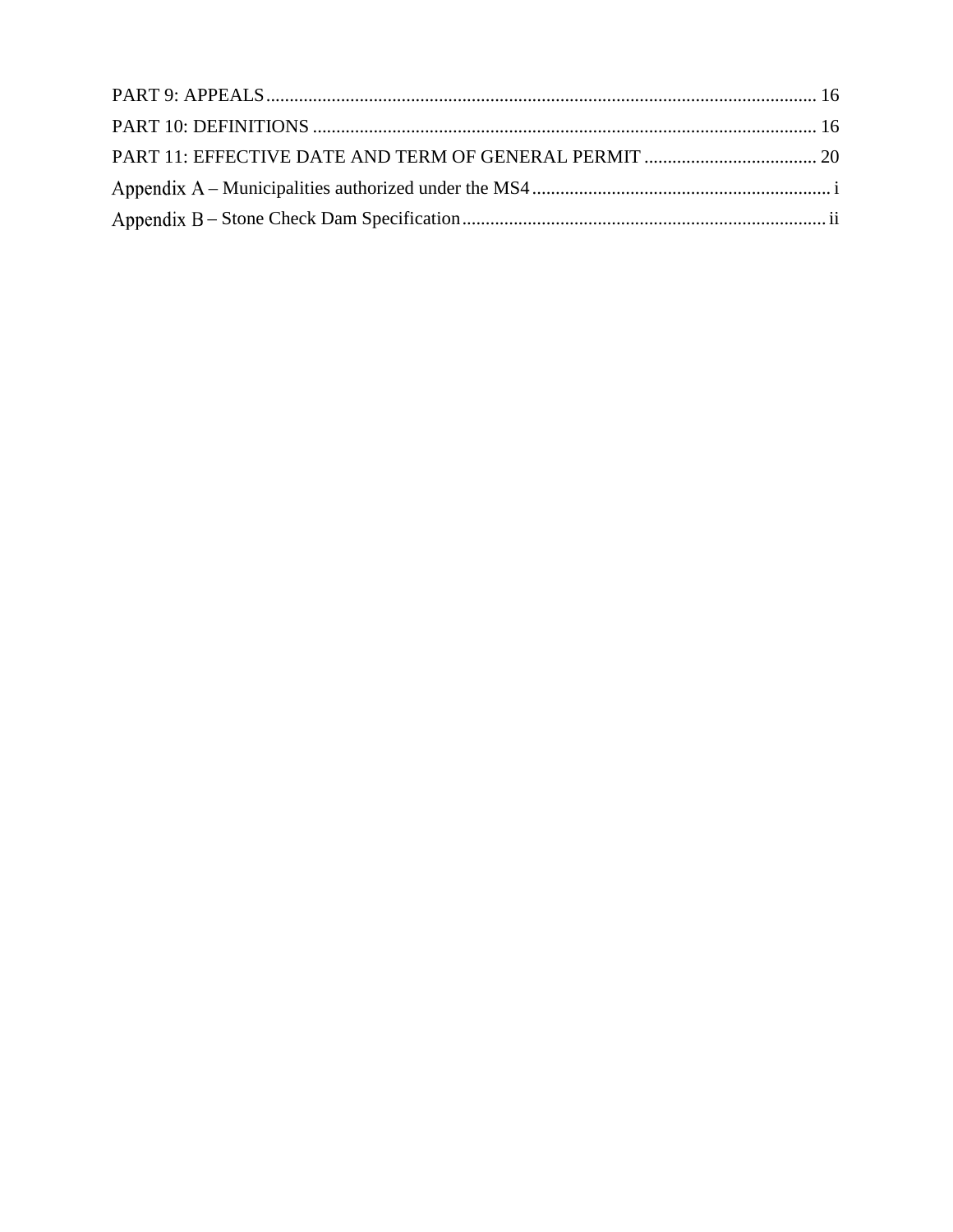# <span id="page-4-0"></span>**PART 1: BACKGROUND AND AUTHORITY**

## <span id="page-4-1"></span>1.1 Purpose

This general permit, also referred to as the MRGP, is issued pursuant to 10 V.S.A. § 1264(c)(6), which requires the Secretary to issue a general permit for discharges of regulated stormwater from municipal roads. This permit is intended to achieve significant reductions in stormwaterrelated erosion from municipal roads, both paved and unpaved.

## <span id="page-4-2"></span>1.2 Authority

This general permit is issued in accordance with the following state and federal laws and rules: the Vermont Water Pollution Control statute, 10 V.S.A. Chapter 47, including §§ 1258, 1259, and 1264; the federal Clean Water Act (CWA), as amended, 33 U.S.C.A. § 1251 et seq., including 33 U.S.C.A. § 1342(p); and regulations of the United States Environmental Protection Agency (EPA) including but not limited to 40 CFR Part 122.

# <span id="page-4-3"></span>**PART 2: COVERAGE UNDER THIS PERMIT**

# <span id="page-4-4"></span>**2.1 Duty to Apply**

Any incorporated city, town, or village<sup>[1](#page-4-6)</sup> with operational control over municipal roads is subject to the requirements of this permit. The exception to this is municipalities that are authorized under the Municipal Separate Storm Sewer System (MS4) General Permit. The MS4 General Permit will include the road stormwater management standards listed in Part 6 of this general permit, and those municipalities authorized under the MS4 General Permit will address discharges of regulated stormwater from municipal roads pursuant to the terms of their MS4 authorizations. For a list of MS4 municipalities, see Appendix A.

This permit is issued by the State of Vermont as the delegated authority to administer the federal National Pollutant Discharge Elimination System (NPDES), and complies with all state-specific permitting requirements under 10 V.S.A. § 1264.

## <span id="page-4-5"></span>**2.2 Permit Coverage**

This general permit covers discharges of regulated stormwater from municipal roads, which include:

- A. Town highways, class 1-4, and their rights-of-way.
- B. Municipal stormwater infrastructure associated with town highways.

<span id="page-4-6"></span>l <sup>1</sup> Villages with operational control over their roads are those villages that report mileage to VTrans annually pursuant to Title 19, Ch 3.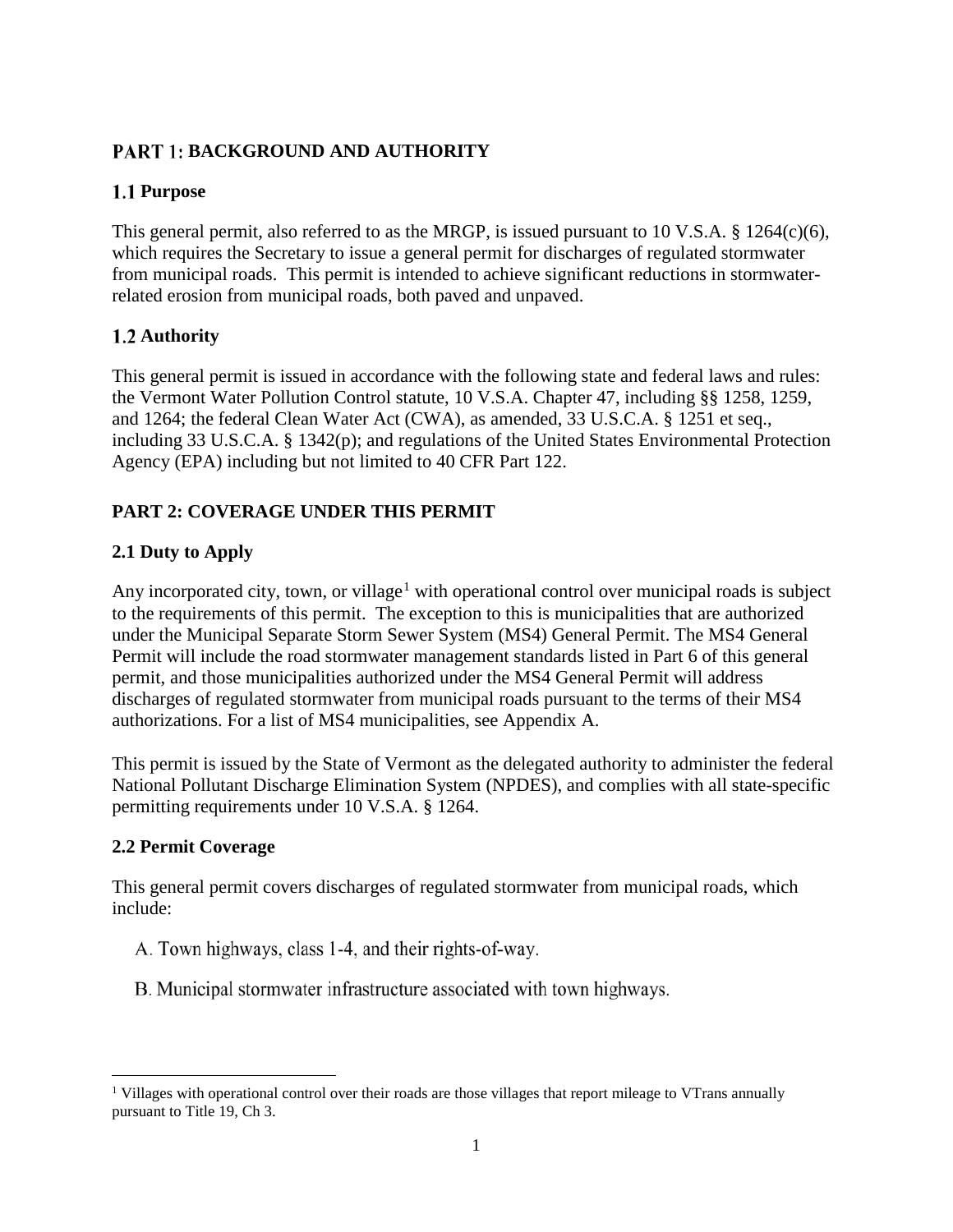For the purposes of this permit, "municipal stormwater infrastructure" refers to all stormwater conveyances and treatment and control systems, controlled by the municipality, that receive stormwater discharges from municipal roads.

### <span id="page-5-0"></span>**2.3 Limitations on Coverage.**

Any discharges not expressly authorized in this permit cannot become authorized or shielded from liability under CWA section 402(k) by disclosure to EPA, state, or local authorities after issuance of this permit via any means, including the Notice of Intent (NOI) to be covered by the permit, the Road Stormwater Management Plan (RSWMP), or during an inspection.

Coverage under this general permit does not eliminate the need to seek authorization under a general or individual stormwater permit for the discharge of regulated stormwater associated with the construction, expansion, and redevelopment of impervious surface.

## <span id="page-5-1"></span>**PART 3: APPLICATION REQUIREMENTS**

To apply for authorization under this general permit, an NOI must be submitted in accordance with the deadlines in Section 3.1(C), below. After the Secretary has determined that an NOI is administratively complete, the Secretary shall provide public notice of the NOI on the Environmental Notice Bulletin (ENB) in accordance with Part 3.3 of this permit.

### <span id="page-5-2"></span>**3.1 Submittal of Initial Notice of Intent and Application Fee**

- A. An application for coverage under this general permit shall consist of a completed NOI form. The NOI forms required to apply for coverage under this general permit are available on the Stormwater Program's website, at: http://dec.vermont.gov/watershed/stormwater/permit-information-applicationsfees/municipal-roads-program. If an electronic NOI submittal system is available, the municipality shall submit all application materials, including applicable fees, through the electronic NOI system.
- B. The municipality shall pay the applicable administrative processing and application review fee at the time that it submits its NOI. The applicable fees are included under 3 V.S.A. § 2822 and a fee schedule is available on the Stormwater Program's website.
- C. Initial application Municipalities must apply for coverage under this general permit by filing an NOI with the Agency by July 31, 2018.

## <span id="page-5-3"></span>**3.2 Determination of Complete Application and Request for Additional Information**

The Secretary reserves the right to return an application that is incomplete or inaccurate or does not meet the requirements of this permit. The Secretary may require the municipality to submit additional information that the Secretary considers necessary to make a decision on the eligibility for, or the issuance or denial of, an authorization to discharge pursuant to this permit. The Secretary may deny an authorization to discharge pursuant to this permit if the additional information requested is not provided to the Secretary within 60 days of the Secretary's request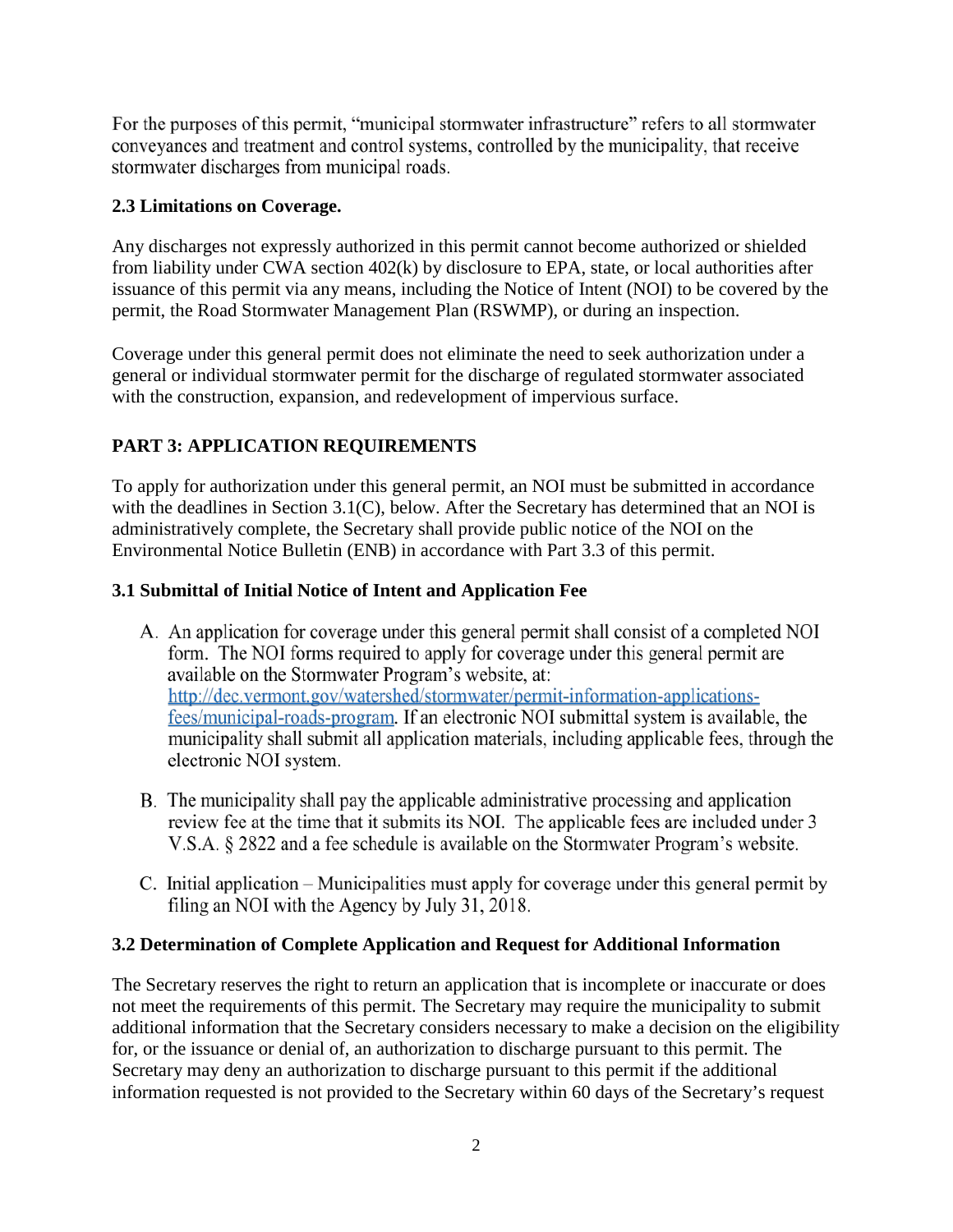or if any additional information submitted is inadequate for the Secretary to make a decision on the eligibility for, or the issuance or denial of, an authorization to discharge pursuant to this permit.

#### <span id="page-6-0"></span>**3.3 Public Notice and Public Comments**

- A. Public notice of the initial permit application shall comply with the public noticing requirements for authorizations under general permits found in 10 V.S.A. §7715, Type 4 Procedures, and the rules adopted thereunder.
- B. The Secretary shall provide notice of the final permitting decision through the ENB and shall post the decision to the bulletin. The Secretary shall provide a response to all comments submitted during the public comment period.

## <span id="page-6-1"></span>**3.4 Authorization to Discharge**

- A. A municipality shall only be authorized to discharge under the terms and conditions of this permit upon receipt of a written authorization to discharge from the Secretary.
- B. The complete NOI, including all attachments, shall be incorporated by reference and included in the terms of an authorization under this general permit, and the municipality shall comply with all terms and conditions of this general permit and its authorization issued hereunder. Failure to comply with the NOI and all attachments shall be deemed a violation of this permit and may be subject to enforcement action.

## <span id="page-6-2"></span>**3.5 Amendments**

A request for an amendment of authorization under this general permit shall consist of a completed NOI, and if applicable, the RSWMP.

- A. Public notice of amendments shall comply with the public noticing requirements for amendments under 10 V.S.A. § 7717 and the rules adopted thereunder.
- B. "Major amendments," as defined in 10 V.S.A Chapter 170, will require the submittal of the permittee's Road Stormwater Management Plan (RSWMP). The initial submittal of the RSWMP on or before December 31, 2020 shall constitute a major amendment.
- C. The applicant shall pay any fees required under 3 V.S.A. § 2822(j)(2).

## <span id="page-6-3"></span>**PART 4: ROAD STORMWATER MANAGEMENT PLAN**

A municipality shall complete and submit for Agency approval a Road Stormwater Management Plan (RSWMP). The RSWMP shall consist of the Implementation Table with the results of the Road Erosion Inventory.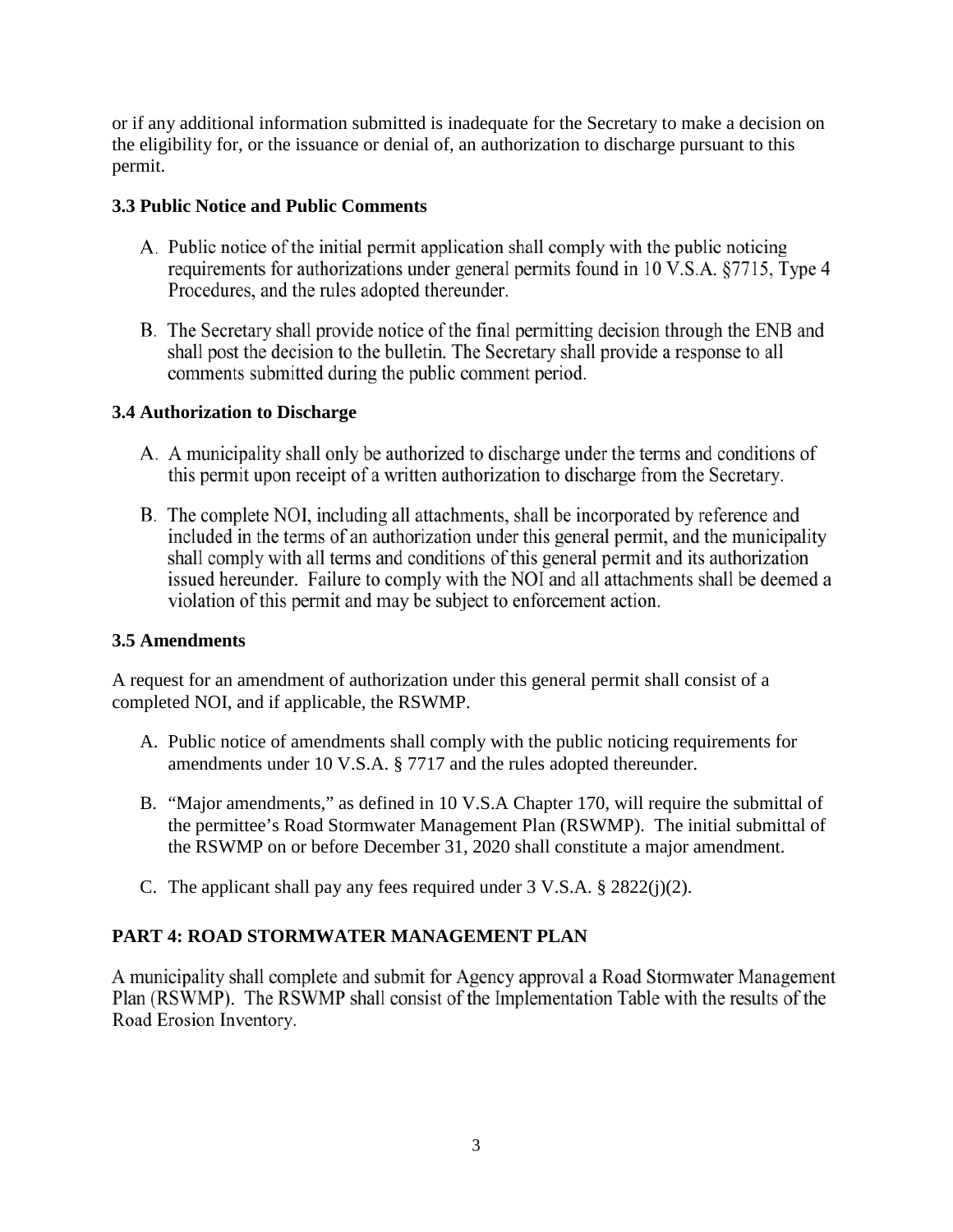#### <span id="page-7-0"></span>**4.1 Road Erosion Inventory for all municipal hydrologically-connected road segments**

Each municipality shall complete a Road Erosion Inventory (REI) of all hydrologicallyconnected road segments. The REI is intended to verify which municipal road segments are hydrologically connected, and identify which of those segments meet the operational standards required under this permit. The municipal road segments are broken down into the following three categories: Gravel and Paved Roads with Ditches, Paved Roads with Catch Basins, and Class 4 Roads.

Results of the REI shall be recorded in the Implementation Table. The REI forms can be found at: [http://dec.vermont.gov/watershed/stormwater/permit-information-applications](http://dec.vermont.gov/watershed/stormwater/permit-information-applications-fees/municipal-roads-program)[fees/municipal-roads-program](http://dec.vermont.gov/watershed/stormwater/permit-information-applications-fees/municipal-roads-program)

A. Hydrologically Connected Road Segment Determination

The REI shall include all hydrologically-connected municipal road segments that appear on the ANR Atlas at the time that the REI is conducted. All hydrologically-connected road segments depicted on the ANR Atlas shall be field visited and evaluated using the REI Form. Additionally, the applicant may propose to add road segments from its REI based on an evaluation of the following criteria:

- 1. For paved roads with catch basins: the catch basin outfall pipe is within 500 feet of a water of the State or wetland.
- 2. For all other municipal roads:
	- a. The municipal road segment is within 100 feet of a water of the State or wetland;
	- The municipal road segment bisects any water of the State or wetland, or a defined channel;
	- The municipal road segment is uphill from, and drains to, a municipal road that bisects a water of the State or wetland, and should be included in the REI to accurately capture the extent of the stormwater watershed.

If a road segment appears on the ANR Atlas and none of the above conditions are observed in the field, municipalities may propose to re-classify a segment as not hydrologically connected. Alternately, if none of the above conditions are observed in the field, but the segment is likely to discharge to waters or wetlands, a permittee shall propose to add this segment to the inventory following a field evaluation.

The addition or removal of any road segments not appearing on the ANR Atlas must be documented as part of the REI, and justification for the removal or addition shall be included in the Implementation Table.

The Secretary may determine at any time that a road segment not identified on the ANR Atlas is hydrologically connected, based on the criteria listed above, as well as other sitespecific factors that indicate the likelihood of a discharge, including slope, soil type, proximity to waters, etc. When the Secretary determines that an unmapped road segment is hydrologically connected and informs the municipality of its determination, the permittee shall include the segment in its Implementation Table as part of the next annual report.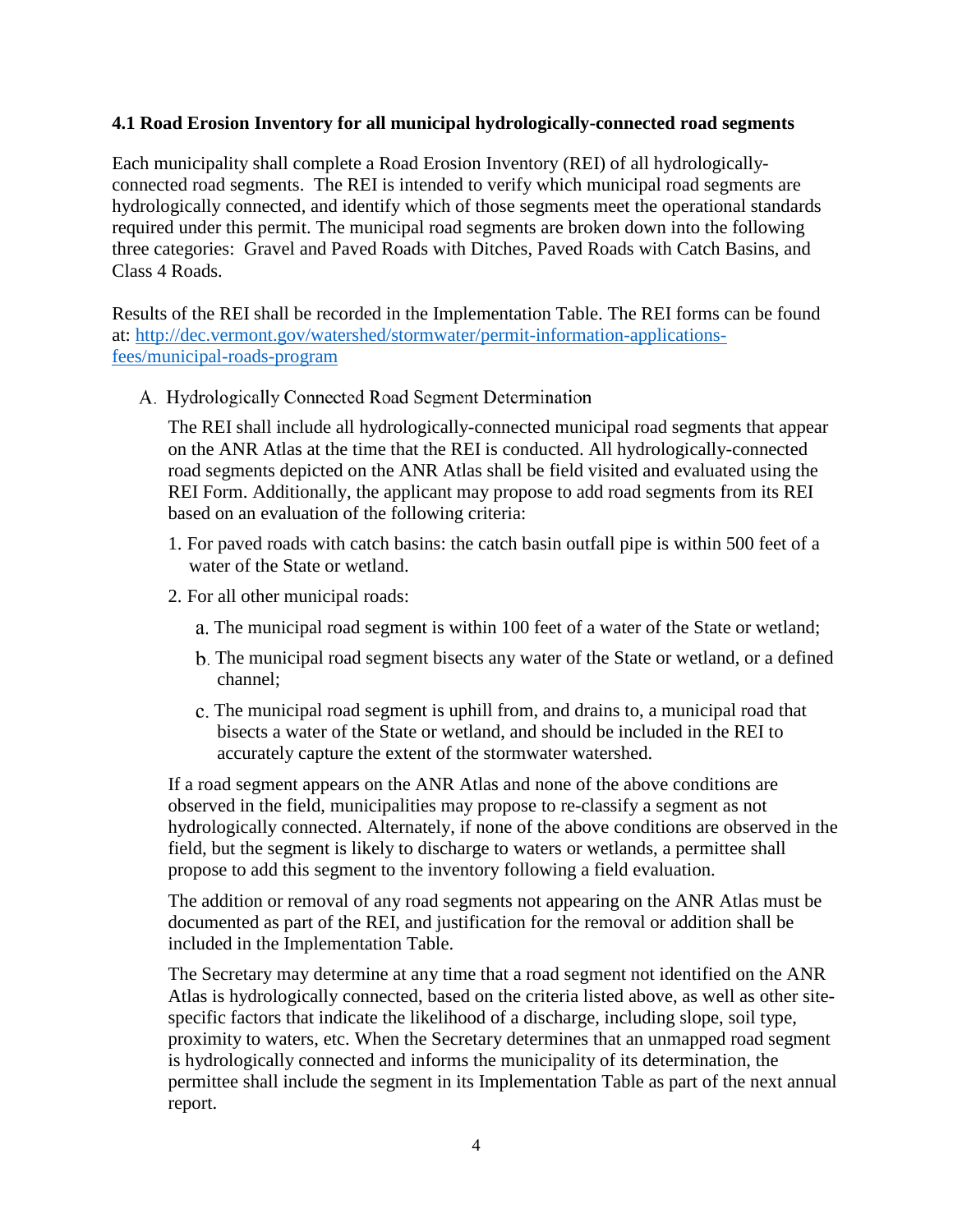#### **B.** Road Erosion Scoring

The REI shall include a road erosion "score" for each hydrologically-connected road segment. All road segments shall be scored as "Fully Meets," "Partially Meets," or "Does Not Meet" the standards listed in Part 6 of this permit. A detailed procedure for scoring road segments is provided in the REI form. Road segments that score "Partially Meets" or "Does Not Meet" shall be upgraded to meet standards according to the municipality's implementation schedule. Road segments that score "Fully Meets" do not require upgrades, but shall be maintained to ensure that they continue to meet standards. The REI scores and explanation of those scores shall be entered into the Implementation Table.

### C. Deadlines

Municipalities shall submit their first completed REI by December 31, 2020. The REI must be completed after June 1, 2016. The REI form is available on the Stormwater Program's website: [http://dec.vermont.gov/watershed/stormwater/permit-information](http://dec.vermont.gov/watershed/stormwater/permit-information-applications-fees/municipal-roads-program)[applications-fees/municipal-roads-program](http://dec.vermont.gov/watershed/stormwater/permit-information-applications-fees/municipal-roads-program)

#### <span id="page-8-0"></span>**4.2 Implementation Table**

Municipalities shall record the REI scoring information in the Implementation Table. The completed Implementation Table shall be submitted as the municipality's RSWMP and shall identify planned road stormwater improvements and implementation. The Implementation Table is available on the Stormwater Program's website:

[http://dec.vermont.gov/watershed/stormwater/permit-information-applications-fees/municipal](http://dec.vermont.gov/watershed/stormwater/permit-information-applications-fees/municipal-roads-program)[roads-program](http://dec.vermont.gov/watershed/stormwater/permit-information-applications-fees/municipal-roads-program)

The municipality shall include in its Implementation Table the number of non-compliant road segments the municipality will bring up to standards, in order to achieve compliance by December 31, 2036. The municipality shall, within the first five-year permit term (by January 2023), upgrade at least 15% of the non-compliant road segments identified in the REI submitted with the RSWMP.<sup>[2](#page-8-2)</sup> Municipalities' Implementation Tables shall identify the number of road segments that must be upgraded by the end of the permit term to reach, at a minimum, 15% compliance. The municipality shall report annually on the status of implementation (see Part 5.2).

#### <span id="page-8-1"></span>**4.3 Very High Priority Road Segments**

l

Hydrologically-connected paved and gravel road segments with drainage ditches scoring "Does Not Meet" on the REI, on slopes greater than 10 %, are considered Very High Priority Road Segments. Very High Priority segments shall be upgraded to meet the MRGP standards listed in Part 6 of this General Permit by December 31, 2025.

<span id="page-8-2"></span><sup>&</sup>lt;sup>2</sup> 15% was determined by calculating the number of road segments for the two years of implementation during the first permit term. In subsequent permit terms, the percentage will be higher due to the full 5-year permit term implementation time.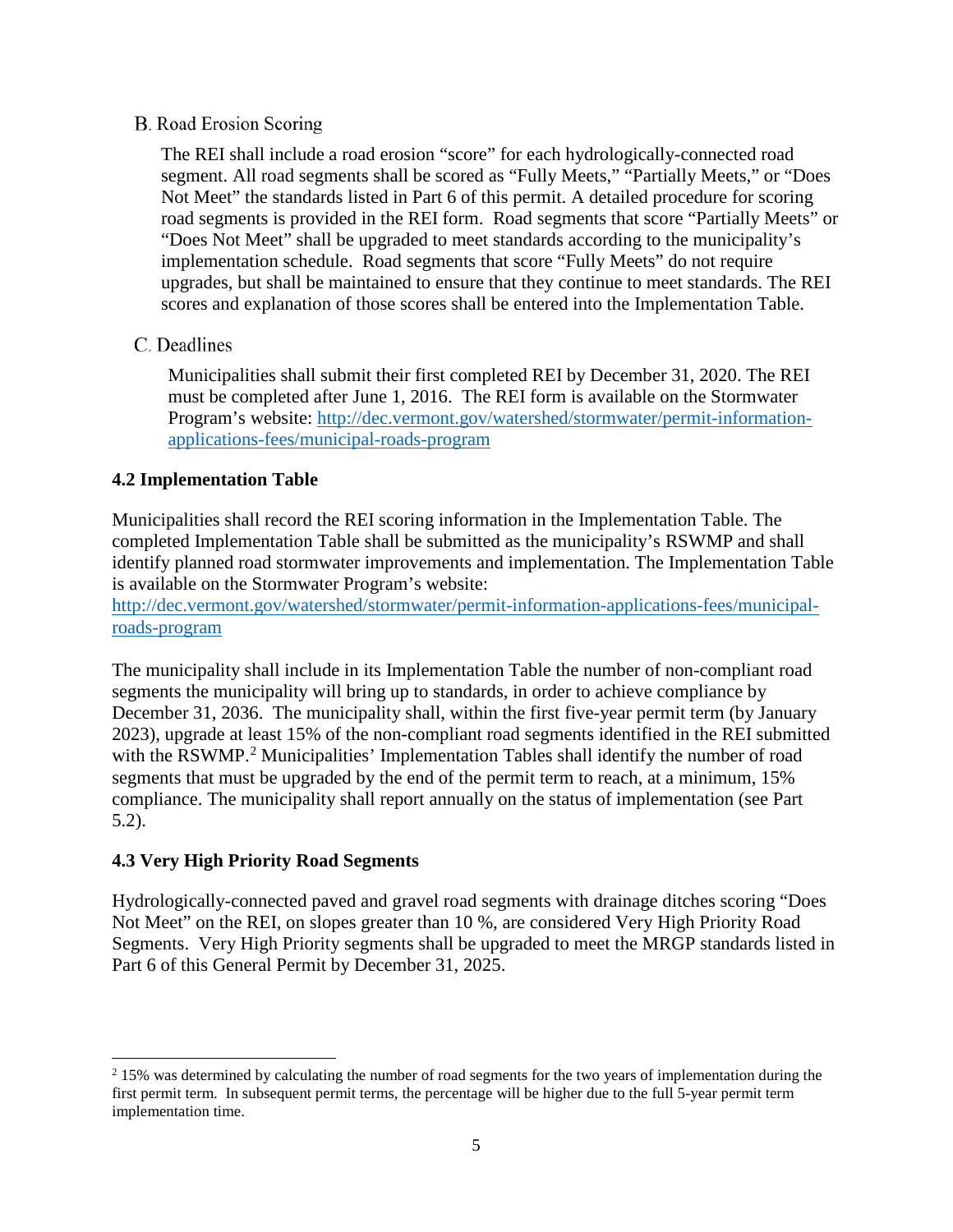Hydrologically-connected paved road segments with catch basins scoring "Does Not Meet" on the REI, with field-measured erosion values of 3 cubic yards and greater are considered Very High Priority segments and shall be upgraded to meet MRGP Standards by December 31, 2025.

Class 4 hydrologically-connected road segments scoring "Does Not Meet" on the REI, on slopes greater than 10% are considered Very High Priority segments and shall be upgraded to meet MRGP Standards by December 31, 2028.

### <span id="page-9-0"></span>**4.4 Implementation and Compliance Schedule**

The municipality shall bring all hydrologically-connected road segments up to the MRGP standards as soon as possible but no later than December 31, 2036.

| July 31, 2018                                    | NOI must be filed with the Agency                                                                                                |
|--------------------------------------------------|----------------------------------------------------------------------------------------------------------------------------------|
| April 1, 2019                                    | Annual Report due (see Part 5.2.A)                                                                                               |
| April 1, 2020                                    | Annual Report due (see Part 5.2.A)                                                                                               |
| December 31, 2020                                | RSWMP due: Consists of Implementation Table with REI results                                                                     |
| April 1, 2022 and<br>every April 1<br>thereafter | Annual Report due (see Part 5.2.B)                                                                                               |
| October 1, $20223$                               | Apply for authorization upon reissuance of the MRGP                                                                              |
| No later December 31,<br>2036                    | Complete implementation; all hydrologically-connected<br>municipal roads meet the standards listed in the MRGP General<br>Permit |

The following implementation schedule shall apply.

# <span id="page-9-1"></span>**PART 5: RECORDKEEPING AND REPORTING**

## <span id="page-9-2"></span>**5.1 Recordkeeping**

- A. Municipalities must retain records of all inventory information, copies of all reports required by this permit, a copy of this general permit, and records of all data used to complete the application (NOI) for this permit, for a period of at least three years from the date of the report or application, or for the term of this permit, whichever is longer. This period may be extended by request of the Secretary at any time.
- B. A municipality must submit its records to the Secretary only when specifically asked to do so. It must retain a copy of the RSWMP required by this permit at a location

<span id="page-9-3"></span>l <sup>3</sup> Date to be confirmed in the reissued MRGP.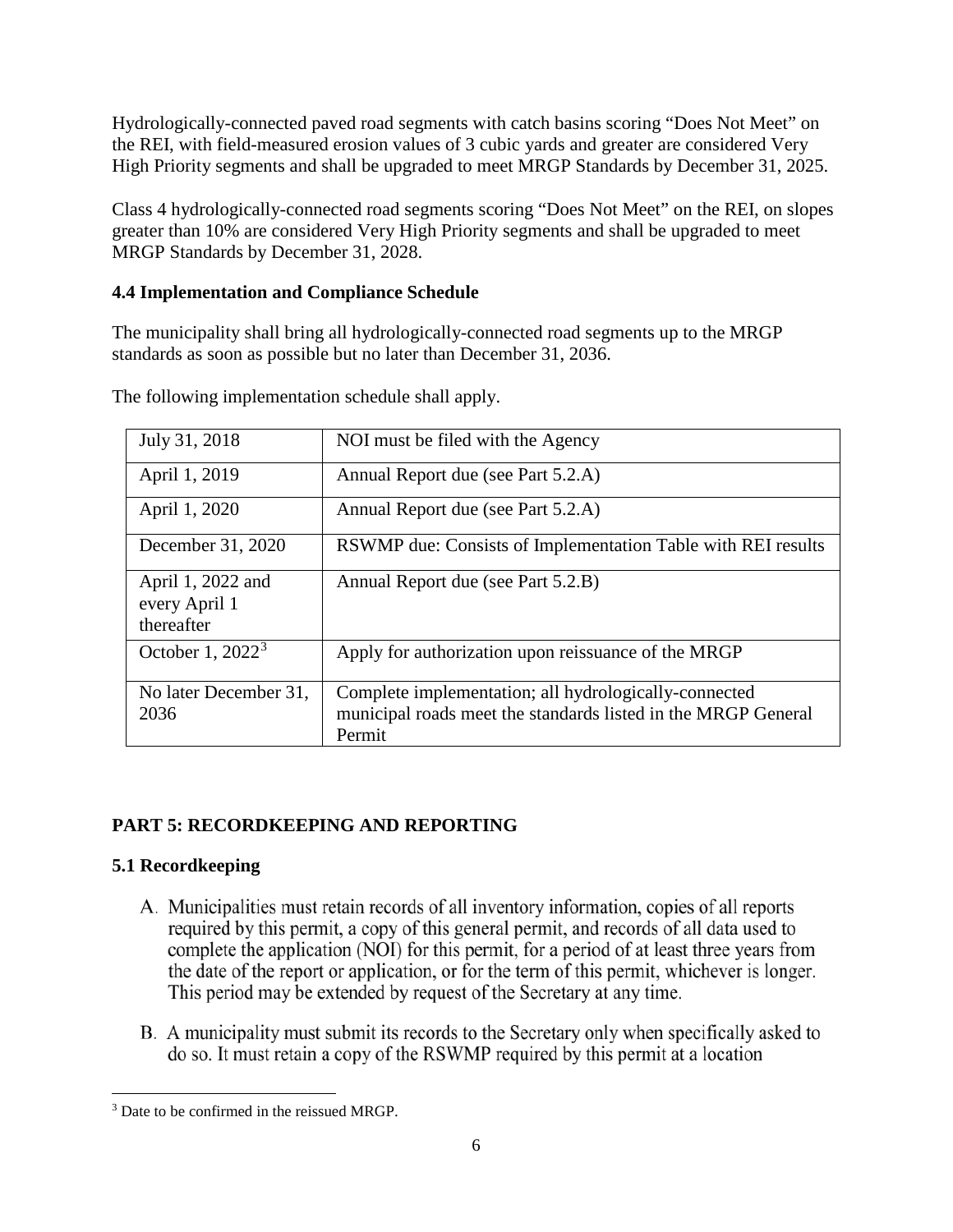accessible to the Secretary. This includes the Road Erosion Inventory forms and the Implementation Table. A municipality must make its records, including the notice of intent (NOI), the Road Erosion Inventory and the copy of the RSWMP, available to the public if requested to do so in writing.

## <span id="page-10-0"></span>**5.2 Annual Reporting**

Municipalities shall submit annual reports to the Department of Environmental Conservation, Watershed Management Division, Stormwater Management Program by April 1st each year, and upon receipt, the Department shall post each annual report on its website.

- A. For reports due April 1, 2019 and April 1, 2020, municipalities shall complete the MRGP Planning Report found on the Stormwater Program's website, at: http://dec.vermont.gov/watershed/stormwater/permit-information-applicationsfees/municipal-roads-program
- B. For reports due April 1, 2022 and after, municipalities shall submit an annual report, to include the following information:
	- 1. Changes to MRGP compliance status (Fully, Partially, and Does Not Meet) for completed road segments, and the dates upgrades were completed.
	- 2. Recalculation of remaining segments to be upgraded by end of permit term (January, 2023).
	- 3. Identification of any changes to the hydrologically-connected status of any road segment.

## <span id="page-10-1"></span>**PART 6: ROAD STORMWATER MANAGEMENT STANDARDS**

The standards listed below constitute the minimum required Best Management Practices (BMPs) applicable to all "hydrologically-connected" municipal roads.

It is the municipality's responsibility to maintain all practices after installation. Road segments not meeting these standards must implement the BMPs listed below in order to meet the required standards.

# <span id="page-10-2"></span>**6.1 Feasibility**

l

Municipalities shall implement these standards to the extent feasible. In determining feasibility, municipalities may consider the following criteria: The implementation of a standard listed in Part 6 of this general permit does not require the acquisition of additional state or federal permits<sup>[4](#page-10-3)</sup> or noncompliance with such permits, or noncompliance with any other state or federal law. The implementation of a standard does not require the condemnation of private property; impacts to significant environmental and historic resources, including historic stone walls, historic structures, historic landscapes, or vegetation within 250 feet of a lakeshore; impacts to buried utilities; and excessive hydraulic hammering of ledge.

<span id="page-10-3"></span><sup>4</sup> Self-verification under a non-reporting permit category does not constitute a permit for purposes of this section.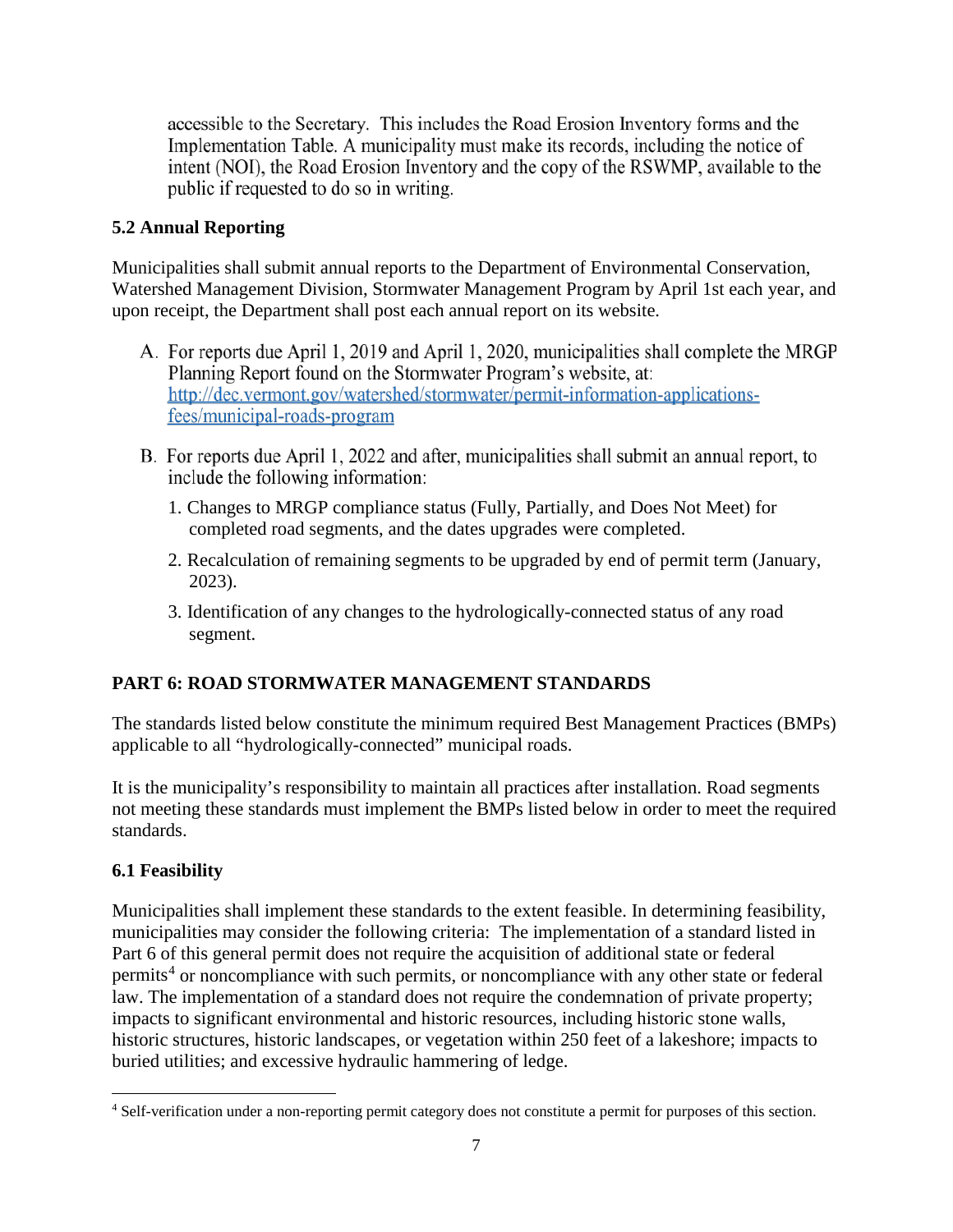Municipalities shall document in the Implementation Table, for approval by the Secretary, each instance where these feasibility affects implementation of the standards.

#### <span id="page-11-0"></span>**6.2 Standards for All Construction and Soil Disturbing Activities**

Following construction and soil disturbance on a hydrologically-connected road segment, all bare or unvegetated areas shall be revegetated with seed and mulch, hydroseeded, or stone lined within 5 days of disturbance of soils, or, if precipitation is forecast, sooner. Projects authorized under the Construction General Permit (CGP 3-9020) or Individual Construction Stormwater Permit (INDC) shall instead comply with the terms and conditions of that permit.

#### <span id="page-11-1"></span>**6.3 Standards for Gravel and Paved Roads with Ditches**

#### <span id="page-11-2"></span>**6.3.1 Baseline Standards for Gravel and Paved Roads with Ditches**

The following are the required standards for all hydrologically-connected gravel and paved municipal road segments with drainage ditches, whether or not erosion is present. These standards also apply to all new construction and significant upgrades of stormwater treatment practices.

- A. Roadway/Travel Lane Standards
	- 1. Roadway Crown
		- a. Gravel roads shall be crowned, in or out-sloped:

Minimum: ¼" per foot

Recommended:  $\frac{1}{4}$ " –  $\frac{1}{2}$ " per foot or 2% - 4%.

Paved/ditched roads shall be crowned during new construction, redevelopment, or repaving where repaving involves removal of the existing paving.

Minimum: 1/8" per foot or 1%

Recommended: 1% - 2%.

2. Shoulder berms (also called Grader/Plow Berm/Windrows)

Shoulder berms shall be removed to allow precipitation to shed from the travel lane into the road drainage system. Roadway runoff shall flow in a distributed manner to the drainage ditch or filter area and there shall be no shoulder berms or evidence of a "secondary ditch". Shoulder berms may remain in place if the road crown is in-sloped or out-sloped to the opposite side of the road from berm side of road. The shoulder berm standard only applies to gravel roads with drainage ditches.

**B.** Road Drainage Standards

Roadway runoff shall flow in a distributed manner to grass or a forested area by lowering road shoulders or conversely by elevating the travel lane level above the shoulder. Road shoulders shall be lower than travel lane elevation. If distributed flow is not possible, roadway runoff may enter a drainage ditch, stabilized as follows: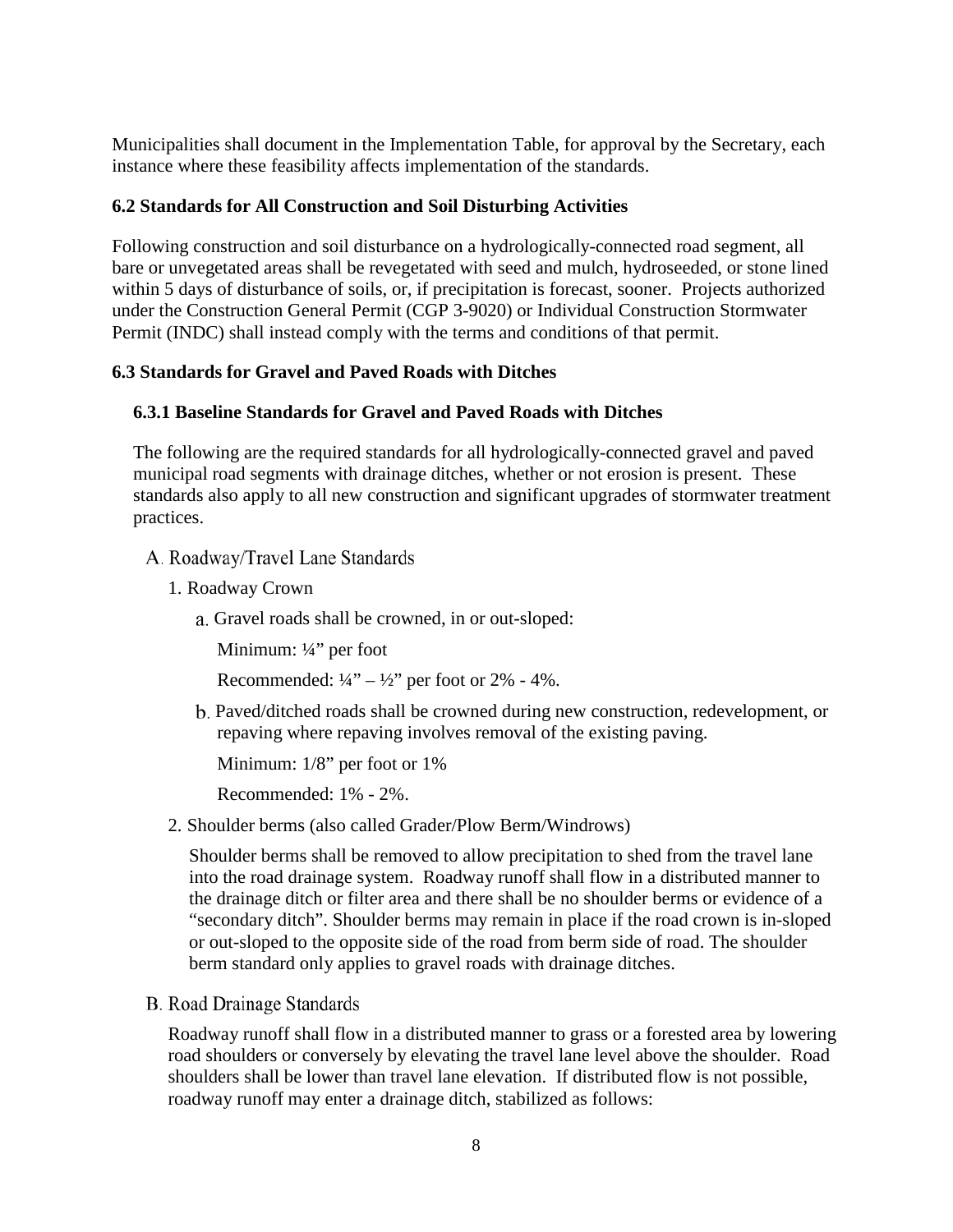1. For roads with slopes between 0% and 5%: At a minimum, grass-lined ditch, no bare soil. Geotextile and erosion matting may be used instead of seed and mulch. Alternatively, ditches may be stabilized using any of the practices identified for roads with slopes 5% or greater included in Sub-part B.2, below.

Recommended shape: trapezoidal or parabolic cross section with mild side slopes; two foot horizontal per one foot vertical or flatter and 2 foot ditch depth.

- 2. For roads with slopes 5% or greater but less than 8%:
	- Stone-lined ditch: minimum 6"- 8" minus stone or the equivalent for new practice construction. Recommended 2-foot ditch depth from top of stone-lined bottom,
	- Grass-lined ditch with stone check dams<sup>[5](#page-12-0)</sup>, or
	- Grass-lined ditch if installed with disconnection practices such as cross culverts and/or turnouts to reduce road stormwater runoff volume. There shall be at least two cross culverts or turnouts per segment disconnecting road stormwater out of the road drainage network into vegetated areas, or spaced every 160'.
- 3. For roads with slopes of 8% or greater: Stone-lined ditch.
	- a. For slopes greater than or equal to 8% but less than 10%: minimum 6"-8" minus stone or the equivalent for new construction. Recommended 2-foot ditch depth from top of stone-lined bottom.
	- b. For slopes greater than 10%: minimum 6-8" minus stone. Recommended 12" minus stone or the equivalent. Recommended 2-foot ditch depth from top of stonelined bottom.
- 4. If appropriate, bioretention areas, level spreaders, armored shoulders, and sub-surface drainage practices may be substituted for the above road drainage standards.
- C. Drainage Outlets to Waters & Turnouts

Roadway drainage shall be disconnected from waterbodies and defined channels, since the latter can act as a stormwater conveyance, and roadway drainage shall flow in a distributed manner to a grass or forested filter area. Drainage outlets and conveyance areas shall be stabilized as follows:

- 1. Turn-outs all drainage ditches shall be turned out to avoid direct outlet to surface waters.
- 2. There must be adequate outlet protection at the end of the turnout, based upon slope ranges below. Turnout slopes shall be measured on the bank where the practice is located and not based on the road slope.
	- For turnouts with slopes of 0% or greater but less than 5%: stabilize with grass at minimum. Alternatively, stabilize using the practices identified in Sub-parts (b)- (c), below, when possible.
	- b. For turnouts with slopes 5% or greater: stabilize with stone.

<span id="page-12-0"></span> <sup>5</sup> See Appendix B for check dam installation specifications.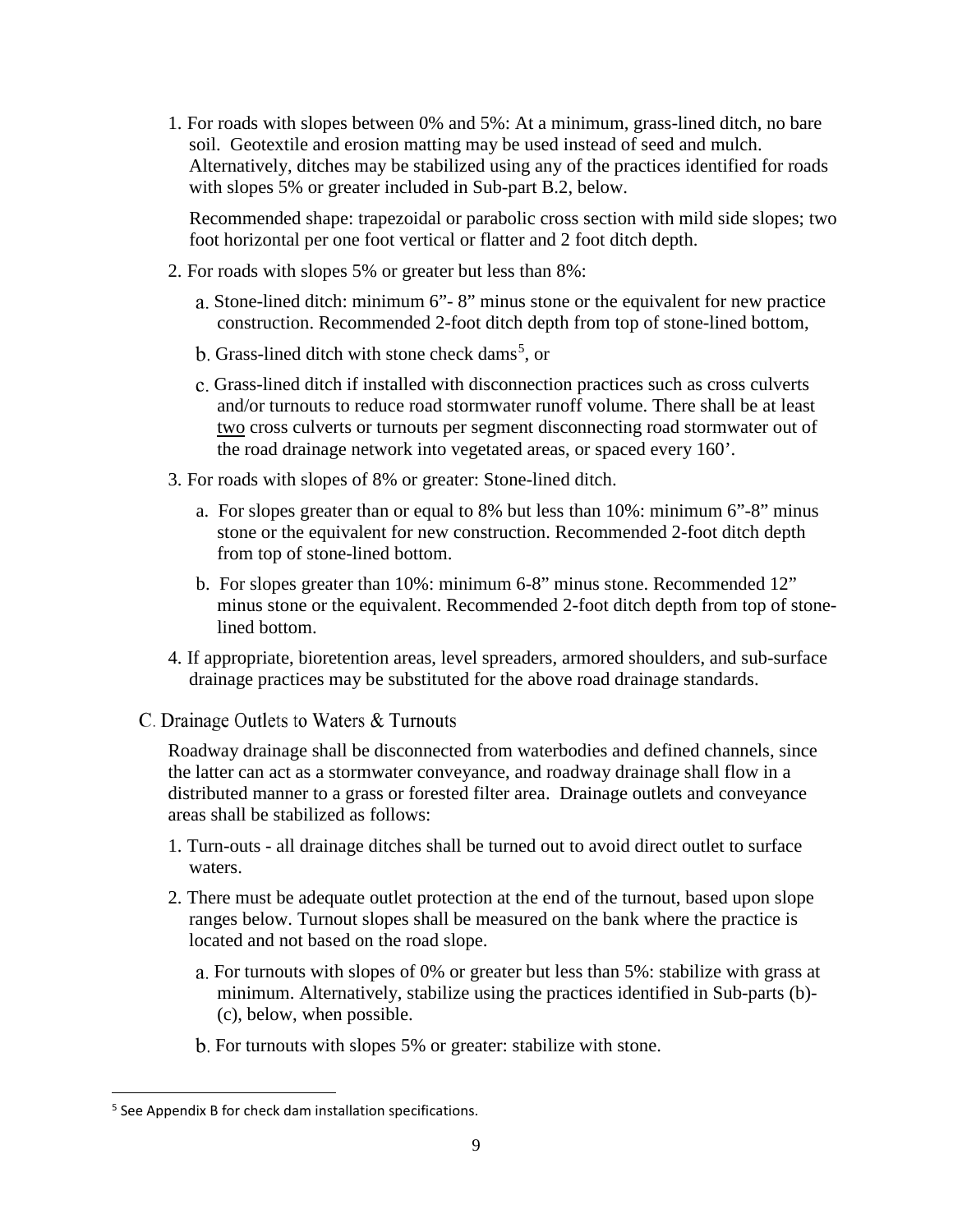- c. For slopes greater than 5% but less than  $10\%$ : minimum  $6^{\circ}$ -8" minus stone or the equivalent for new construction.
- d. For slopes greater than 10%: minimum: 6-8" minus stone or equivalent for new construction. Recommended 12" minus stone or the equivalent.

#### <span id="page-13-0"></span>**6.3.2 Standards if Rill or Gully Erosion is Present on Gravel and Paved Roads with Ditches**

The following are the required standards for all gravel and paved roads with ditches where rill or gully erosion is present. These standards also apply to new construction and significant upgrades of stormwater treatment practices.

- A. Municipal Culverts
	- 1. Culvert end treatment or headwall required for areas with slopes 5% or greater, if erosion is due to absence of these structures. End treatment or headwall is required for new construction on slopes 5% or greater.
	- 2. Stabilize outlet such that there will be no scour erosion, if erosion is due to absence or inadequacy of outlet stabilization. Stone aprons or plunge pools required for new construction on slopes 5% or greater.
	- 3. Upgrade to 18" culvert (minimum), if erosion is due to inadequate size or absence of structure. In some instances, intermittent streams enter the municipal road drainage network, and in these cases, the Secretary recommends culvert sizing based on in-field and mapping techniques described in the Intermittent Stream Crossing Sizing Guidance, found on the Stormwater Program's website, at: [http://dec.vermont.gov/watershed/stormwater/permit-information-applications](http://dec.vermont.gov/watershed/stormwater/permit-information-applications-fees/municipal-roads-program)[fees/municipal-roads-program.](http://dec.vermont.gov/watershed/stormwater/permit-information-applications-fees/municipal-roads-program)
	- 4. Drainage culverts conveying perennial waters are subject to coverage under the DEC Stream Alteration General Permit. MRGP Standards do not apply to culverts conveying perennial waters.
	- 5. A French Drain (also called an Under Drain) or French Mattress (also called a Rock Sandwich) sub-surface drainage practice may be substituted for a cross culvert.
- B. Driveway Culverts within the municipal ROW
	- 1. Culvert end treatment or headwall required for areas with slopes of 5% or greater, if erosion is due to absence of these structures. End treatment or headwall is required for new construction.
	- 2. Stabilize outlet such that there will be no scour erosion, if erosion is due to absence or inadequacy of outlet stabilization. Stone aprons or plunge pools required for new construction.
	- 3. Upgrade to minimum 15" culvert, 18" recommended, if erosion is due to inadequate size or absence of structure. In some instances, intermittent streams may enter the municipal road drainage network, and in these cases, the Secretary recommends culvert sizing based on in-field and mapping techniques described on the Stormwater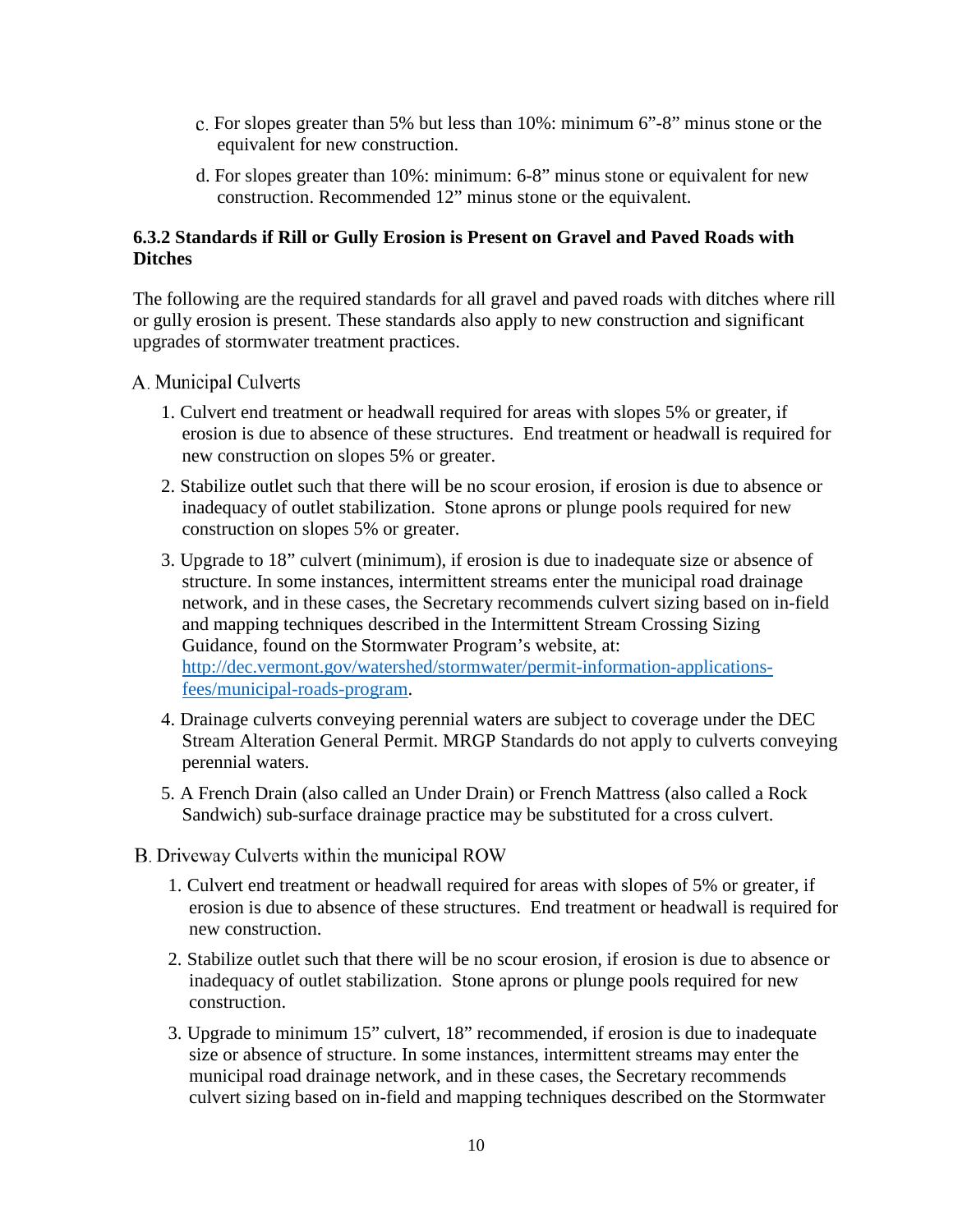Program's website: [http://dec.vermont.gov/watershed/stormwater/permit-information](http://dec.vermont.gov/watershed/stormwater/permit-information-applications-fees/municipal-roads-program)[applications-fees/municipal-roads-program.](http://dec.vermont.gov/watershed/stormwater/permit-information-applications-fees/municipal-roads-program)

4. Driveway culverts conveying perennial waters are subject to coverage under the DEC Stream Alteration General Permit.

#### <span id="page-14-0"></span>**6.4 Standards for Paved Roads with Catch Basins**

Catch Basin Outlet Stabilization: All hydrologically-connected catch basin outlets shall be stabilized to eliminate all rill and gully erosion. Catch basin outfall stabilization practices include: stone-lined ditch, stone apron, check dams, and culvert header/headwall.

#### <span id="page-14-1"></span>**6.5 Standards for Connected Class 4 Roads**

Stabilize any areas of gully erosion identified in the REI with the practices described above or equivalent practices. Disconnection practices such as broad-based dips and water bars may replace cross culverts and turnouts.

### <span id="page-14-2"></span>**PART 7: DISCHARGES UNDER THIS PERMIT**

#### <span id="page-14-3"></span>**Discharges to High Quality Waters; Anti-degradation**

This permit is adopted in conformance with the Anti-Degradation Policy of the Vermont Water Quality Standards and the Department of Environmental Conservation's Interim Anti-Degradation Implementation Procedure (October 2010).

The BMPs required under this permit are established consistent with 40 C.F.R. 122.44(k) of the Code of Federal Regulations and 10 V.S.A. § 1264(c)(6), were developed based on a review of leading national stormwater standards, and were informed by best available information regarding the effectiveness of the BMPs. Additionally, the BMPs required under this permit were informed by stakeholder input and subject to public review and comment regarding their effectiveness.

The BMPs required under this permit will be reviewed in cycles not to exceed five years, in conformance with the Department's established plan, to ensure that the required practices provide the highest level of stormwater treatment. Where warranted based on this review, the Department will revise this permit to add, remove, or modify practices to ensure ongoing compliance with the anti-degradation requirements of the Vermont Water Quality Standards.

In the vast majority of cases, application of the BMPs required under this permit will maintain and protect the higher quality of the State's high-quality waters, will prevent limited reductions in the existing higher quality of those waters, and will minimize risk to the existing and designated uses of those waters.

Therefore, compliance with this permit affords a rebuttable presumption of compliance with the Anti-Degradation Policy. The overall presumption of compliance with anti-degradation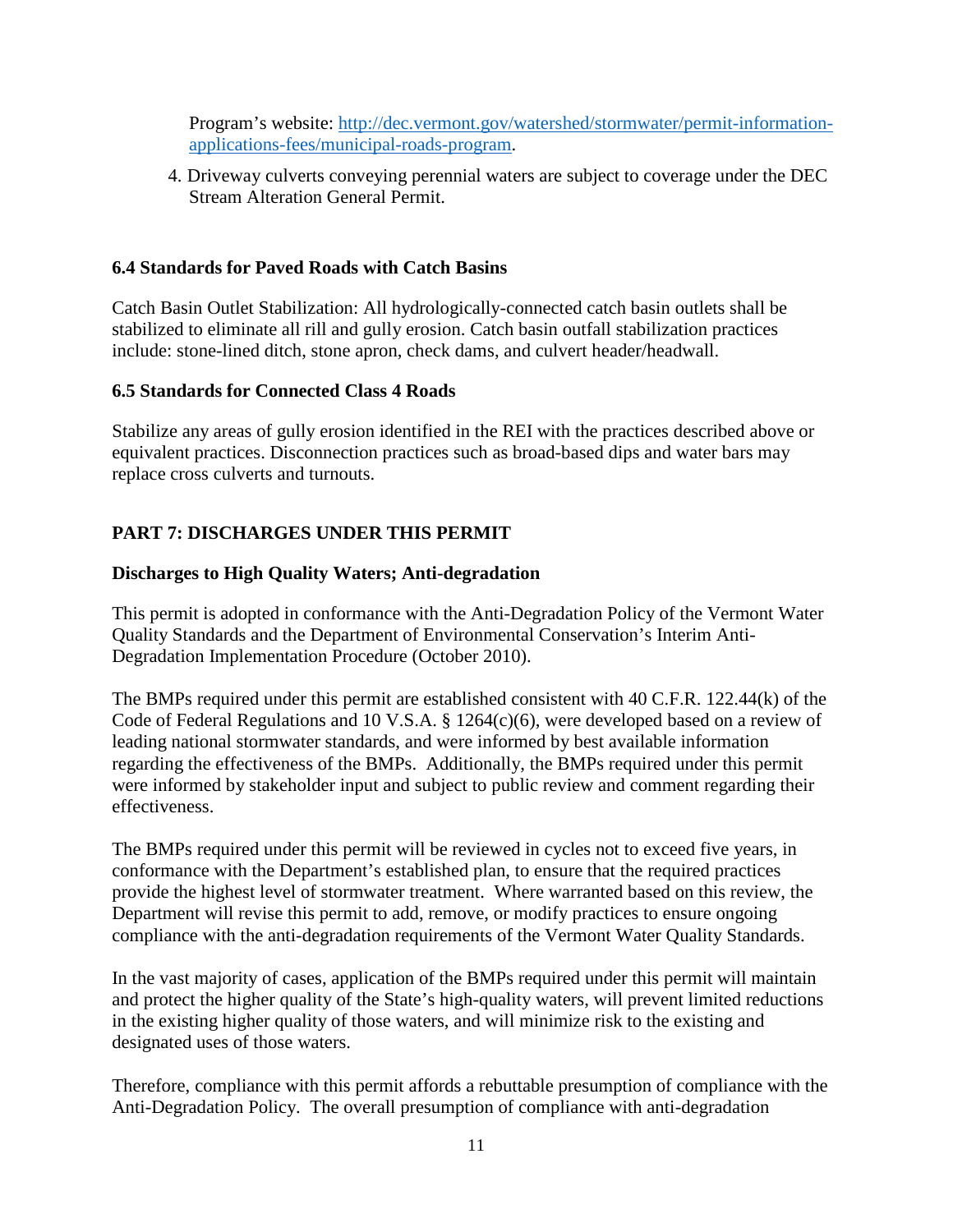requirements for projects and sites in conformance with this permit may be rebutted on a caseby-case basis if warranted by credible and relevant project- or site-specific information available to the Agency during the review of an application for a proposed discharge.

## <span id="page-15-0"></span>**PART 8: STANDARD PERMIT CONDITIONS**

### **8.1 Operation and Maintenance**

The permittee shall at all times properly operate, inspect, and maintain all stormwater collection, treatment, and control systems and BMPs which are used to achieve compliance with this permit. Any stormwater system deficiencies noted during inspections shall be corrected. Solids, sediments, and other pollutants collected and removed in the course of treatment or control of stormwater runoff shall be disposed of in a manner to prevent any pollutant from entering waters or wetlands. The condition of the permitted facilities and systems shall at no time contribute to a violation of the terms, conditions, requirements, limitations, and restrictions specified by this permit.

### **8.2 Duty to Comply**

The permittee shall comply with all terms and conditions of this permit and the permittee's authorization to discharge issued hereunder. Any permit noncompliance, including the submission of false, incomplete, or inaccurate information, shall constitute a violation of 10 V.S.A. Chapter 47, the CWA, to the full extent it applies, and related rules and regulations and may be cause for an enforcement action; revocation and reissuance, modification, or termination of the permittee's authorization to discharge under this permit; or denial of a permit renewal application. Violations of the terms and conditions of this permit are subject to civil and criminal penalties pursuant to 10 V.S.A. §§ 1274 and 1275 and administrative enforcement pursuant to 10 V.S.A. § 1272 and Chapters 201 and 211.

#### **8.3 Duty to Reapply**

If an authorized stormwater discharge is to continue after the expiration date of its authorization to discharge, the permittee shall reapply for coverage under this permit at least ninety (90) days prior to the expiration date of the authorization to discharge. If the discharge does not meet the eligibility requirements for coverage under this permit, then the permittee shall apply for coverage under an individual permit at least ninety (90) days prior to the expiration date of the authorization to discharge.

If the permittee has submitted an administratively complete application for coverage prior to the expiration date of its existing authorization, the existing authorization shall not expire until the application has been finally determined by the Secretary, and, in case the application is denied or the terms of the new permit limited, until the last day for seeking review of the Secretary's decision or a later date fixed by order of the reviewing court.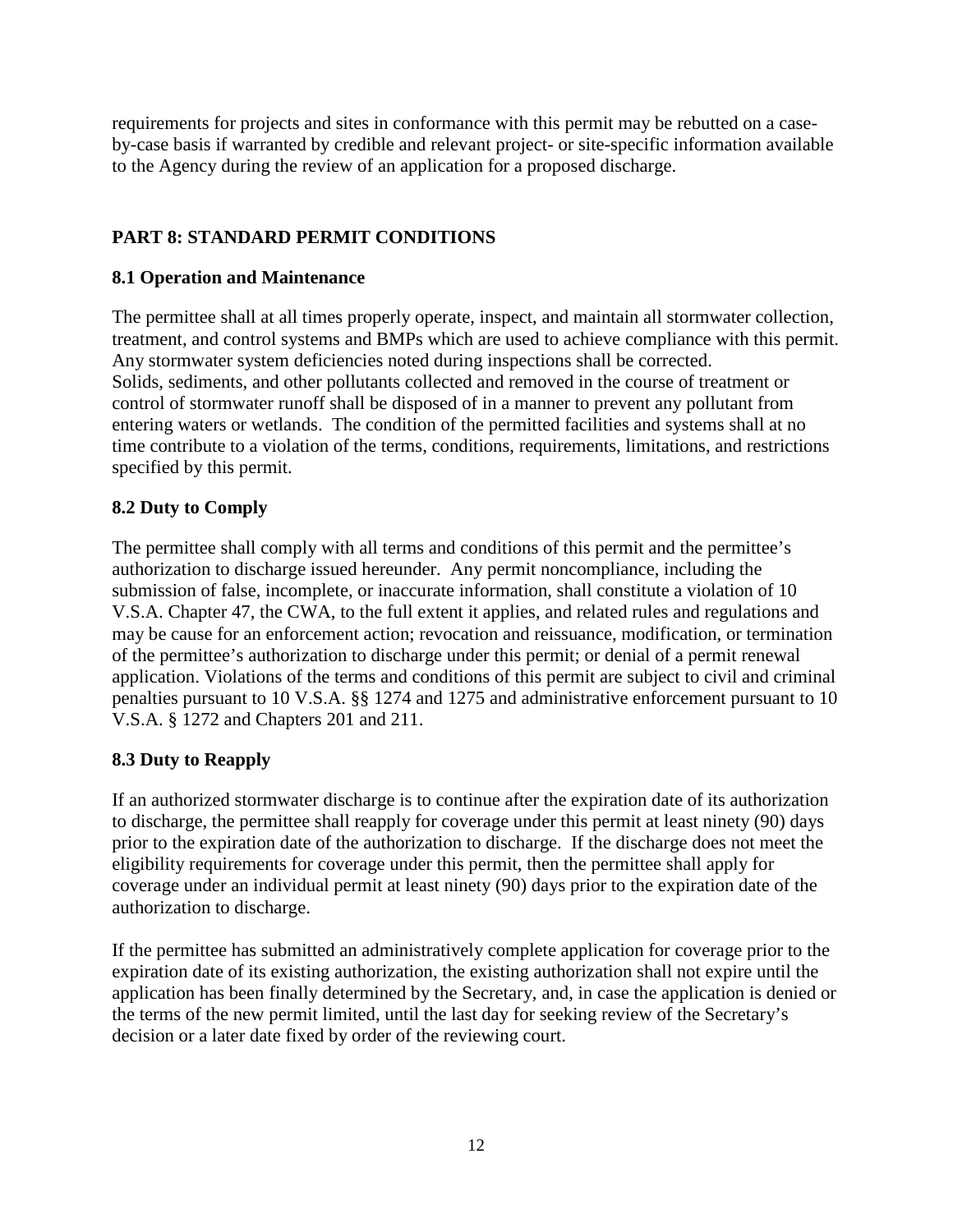#### **8.4 Requiring an Individual Permit**

The Secretary may require any municipality that files an application for coverage or who is already covered under this permit to apply for an individual permit. Any municipality may petition the Secretary to take action under this paragraph. Cases in which an individual permit may be required include:

- A. The permittee is not in compliance with the terms and conditions of this permit;
- B. The discharge is a significant contributor of pollution, as determined by the following factors:
	- 1. The location of the discharge;
	- 2. The size of the discharge;
	- 3. The impact of the discharge on the water;
	- 4. Whether an individual permit is necessary to implement an applicable TMDL or Water Quality Remediation Plan; or
	- 5. Other relevant factors

#### **8.5 Right of Entry**

The permittee shall allow the Secretary or his/her authorized representatives, at reasonable times and upon presentation of credentials, to:

- A. Enter upon and inspect the permittee's property where discharges, and the stormwater collection, treatment, and control system, and BMPs are located, or where records must be kept under the conditions of this permit;
- B. Have access to and copy, at reasonable times, any records required to be kept pursuant to this permit;
- C. Inspect at reasonable time any facilities, equipment (including monitoring and control equipment), practices, or operations regulated or required under this permit; and
- D. Sample or monitor at reasonable times, for the purposes of ensuring permit compliance or as otherwise authorized by the CWA or state law, any substances or parameters, including BMP performance, at any location.

#### **8.6 Duty to Provide Information**

A permittee must provide any new information that is requested to determine compliance with this permit or other information If the permittee becomes aware that it failed to submit any relevant facts in a permit application, or submitted incorrect information in a permit application or in any report to the Secretary, it shall promptly submit such facts or information.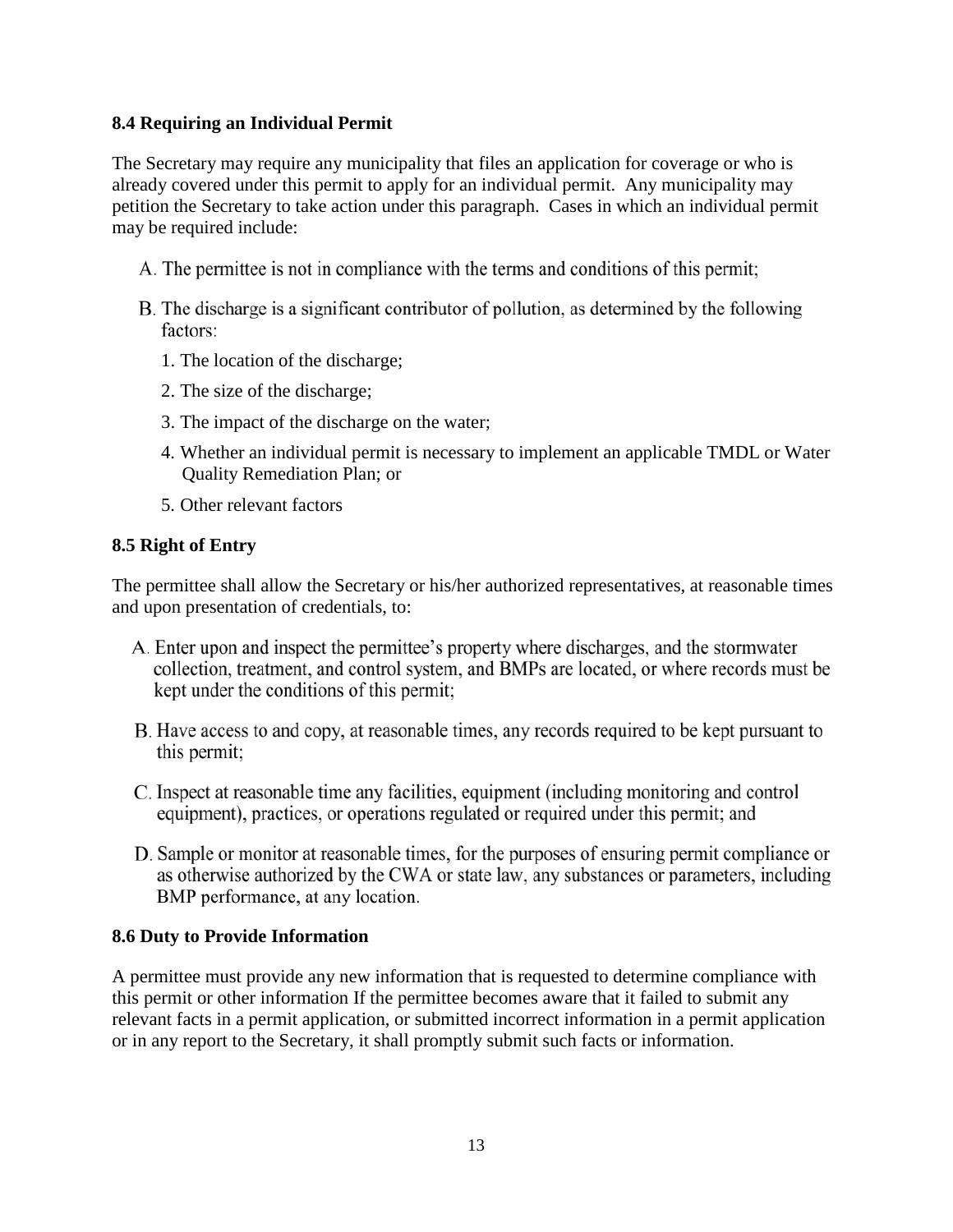#### **8.7 Operating Fees**

Pursuant to 3 V.S.A. § 2822, stormwater discharges authorized by this permit are subject to operating fees. A municipality shall submit all operating fees in accordance with procedures provided by the Secretary. Failure to pay operating fees shall constitute a violation of this permit.

### **8.8 Rights & Privileges**

This permit does not convey any property rights in either real or personal property, or any vested rights or exclusive privileges, nor does it authorize any injury to public or private property or any invasion of personal rights, nor any infringement of federal, state, or local laws or regulations. This permit does not eliminate the necessity of obtaining such federal, state, or local permits or approvals as may be required by law.

### **8.9 Need to Halt or Reduce Activity Not a Defense**

It shall not be a defense for the permittee in an enforcement action that it would have been necessary to halt or reduce the permitted activity in order to maintain compliance with the conditions of this permit.

### **8.10 Duty to Mitigate**

The permittee shall take all reasonable steps to minimize or prevent any discharge in violation of this permit which has a reasonable likelihood of adversely affecting human health or the environment.

## **8.11 Anticipated Noncompliance**

The permittee shall give advance notice to the Secretary of any planned changes in the permitted facility or activity which may result in noncompliance with permit requirements.

## **8.12 Compliance With Other Laws**

Nothing in this general permit shall be construed to preclude the institution of legal action or relieve the permittee from any responsibilities, ongoing obligations to comply, liabilities, or penalties to which the permittee is or may be subject to under other federal, state, and local statutes, regulations, and directives applicable to the permittee in the operation of the permittee's activities. This permit does not eliminate the necessity to comply with other federal, state, and local laws and regulations nor does it eliminate the necessity of obtaining other applicable federal, state, and local permits and approvals as may be required by law.

## **8.13 Permit Actions & Revocation**

The Secretary may, after notice and opportunity for public hearing under 3 V.S.A. § 814, revoke or suspend, in whole or in part, authorization to discharge under this permit for cause, including:

A. Violation of any terms or conditions of the permit;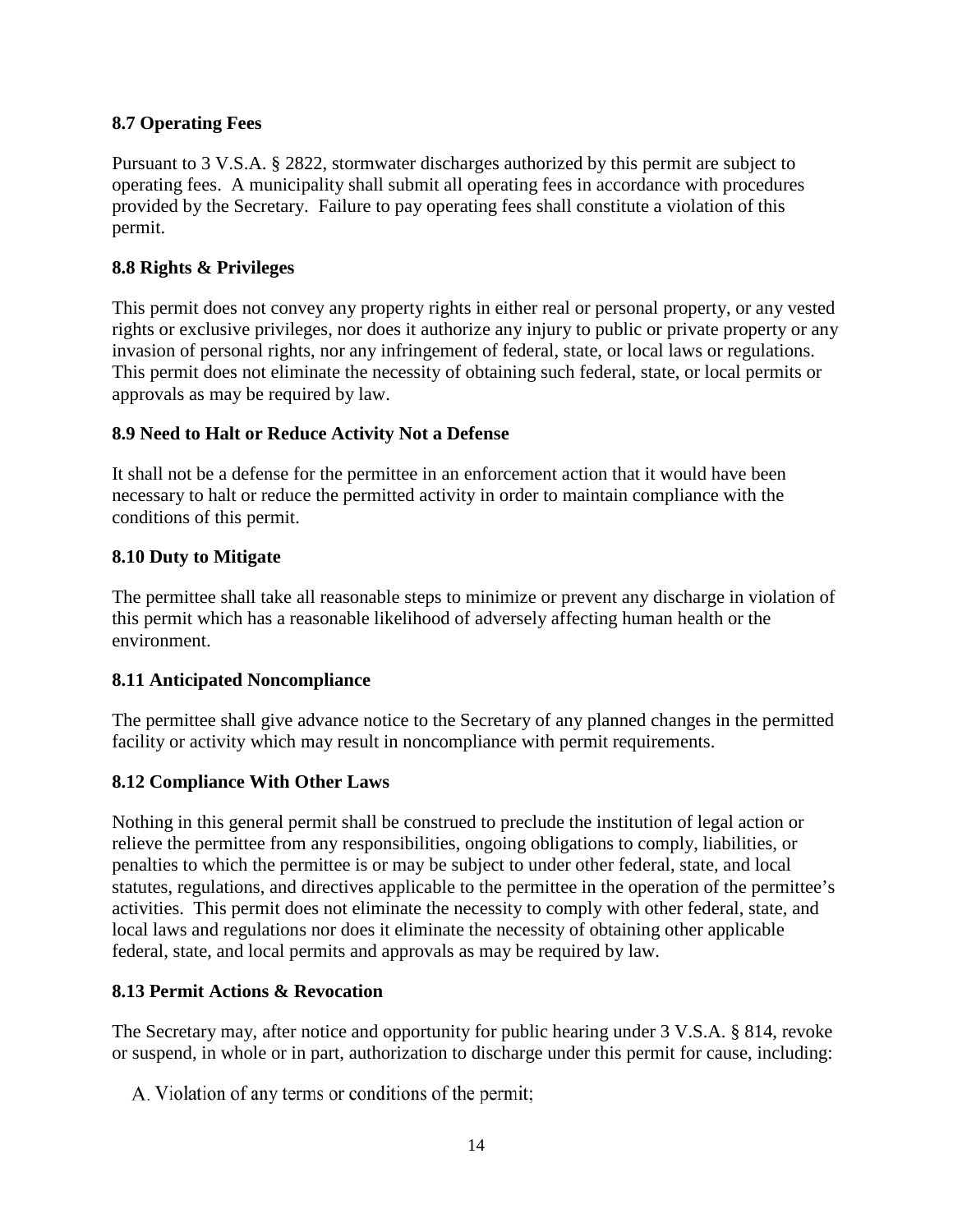- B. Obtaining authorization under the permit by misrepresentation or failure to disclose fully all relevant facts;
- C. A change in any condition that requires either a temporary or permanent reduction or elimination of the permitted discharge;
- D. Correction of violations of the Vermont Water Quality Standards.

The filing of a request by the permittee for a permit modification, revocation and reissuance, or termination, or a notification of planned changes or anticipated noncompliance does not stay any permit condition.

### **8.14 Enforcement**

The permittee shall comply with all terms and conditions of this permit. Any violation of this permit or relevant state law may result in the institution of legal proceedings pursuant to 10 V.S.A. §§ 1274 and 1275 and 10 V.S.A. Chapters 201 and 211. Such legal proceedings may include the issuance of orders, the levying of penalties, and imprisonment. Legal proceedings may also be instituted if a person knowingly makes any false statement, representation, or certification in any application, record, report, plan, or other document, or who falsifies, tampers with, or knowingly renders inaccurate any monitoring device or method, in connection with this permit and any authorization to discharge issued under this permit. In addition, the Secretary may issue orders pursuant to 10 V.S.A. § 1272 and may take any and all other enforcement actions, without limitation, provided by law.

#### **8.15 Signatory Requirements**

- A. All permit applications, including NOI, shall be signed by either a principal executive officer or ranking elected official.
- B. All reports required by this permit, and other information requested by the Secretary shall be signed by a person described in paragraph (A) of this section, or by a duly authorized representative of that person. A person is a duly authorized representative only if:
	- 1. The authorization is made in writing by a person described in paragraph (A) of this section and submitted to the Secretary; and
	- 2. The authorization specifies either an individual or a position having responsibility for the overall operation of the regulated facility or activity, or an individual or position having overall responsibility for environmental matters for the municipality.

Any person signing a document under paragraph (1) or (2) of this section shall make the following certification:

"I certify under penalty of law that this document and all attachments were prepared under my direction or supervision in accordance with a system designed to assure that qualified personnel properly gather and evaluate the information submitted. Based on my inquiry of the person or persons who manage the system, or those persons directly responsible for gathering the information, the information submitted is, to the best of my knowledge and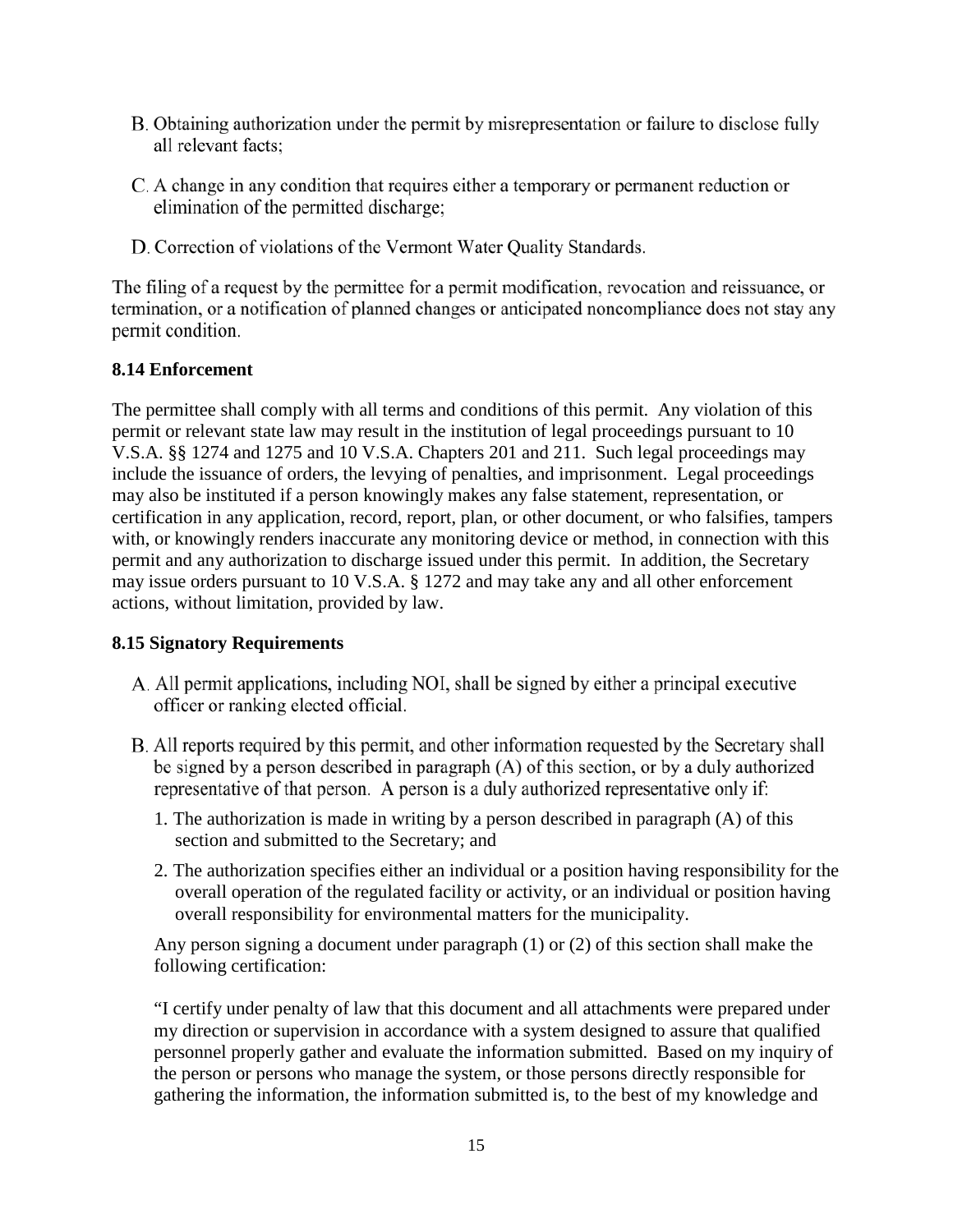belief, true, accurate, and complete. I am aware that there are significant penalties for submitting false information, including the possibility of fine and imprisonment for knowing violations."

#### **8.16 Severability**

Invalidation of a portion of this permit does not necessarily render the whole permit invalid. The Secretary's intent is that the permit is to remain in effect to the extent possible; in the event that any part of this permit is invalidated, the Secretary will advise as to the effect of such invalidation.

### **8.17 Effect of Permit**

Authorizations issued pursuant to this permit shall be valid for a period of time not to exceed five years from the date of the authorization being signed.

## <span id="page-19-0"></span>**PART 9: APPEALS**

Pursuant to 10 V.S.A. Chapter 220, any appeal of this decision must be filed with the clerk of the Environmental Division of the Superior Court within 30 days of the date of the decision. The Notice of Appeal must specify the parties taking the appeal and the statutory provision under which each party claims party status; must designate the act or decision appealed from; must name the Environmental Division; and must be signed by the appellant or the appellant's attorney. In addition, the appeal must give the address or location and description of the property, project, or facility with which the appeal is concerned and the name of the applicant or any permit involved in the appeal. The appellant must also serve a copy of the Notice of Appeal in accordance with Rule 5(b)(4)(B) of the Vermont Rules for Environmental Court Proceedings. For further information, see the Vermont Rules for Environmental Court Proceedings, available on line at www.vermontjudiciary.org. The address for the Environmental Division is: 32 Cherry St.; 2nd Floor, Suite 303; Burlington, VT 05401 (Tel. # 802-828-1660).

## <span id="page-19-1"></span>**PART 10: DEFINITIONS**

- 1. **Agency:** the Vermont Agency of Natural Resources
- 2. **Armored Shoulder:** a structure that reinforces existing road shoulder integrity and embankment area stability by reducing Stormwater-related overbank erosion. To construct an armored shoulder, road surface material and base material are excavated and removed and replaced with 12" minus stone 1-3' in depth and top-dressed with processed road surface material.
- 3. **Best Management Practices (BMPs):** a schedule of activities, prohibitions or practices, maintenance procedures, green infrastructure, and other management practices to prevent or reduce water pollution.
- 4. **Bioretention Area:** a vegetated surface depression, often referred to as a "rain garden," with amended soils used to capture, slow, infiltrate, and treat runoff from impervious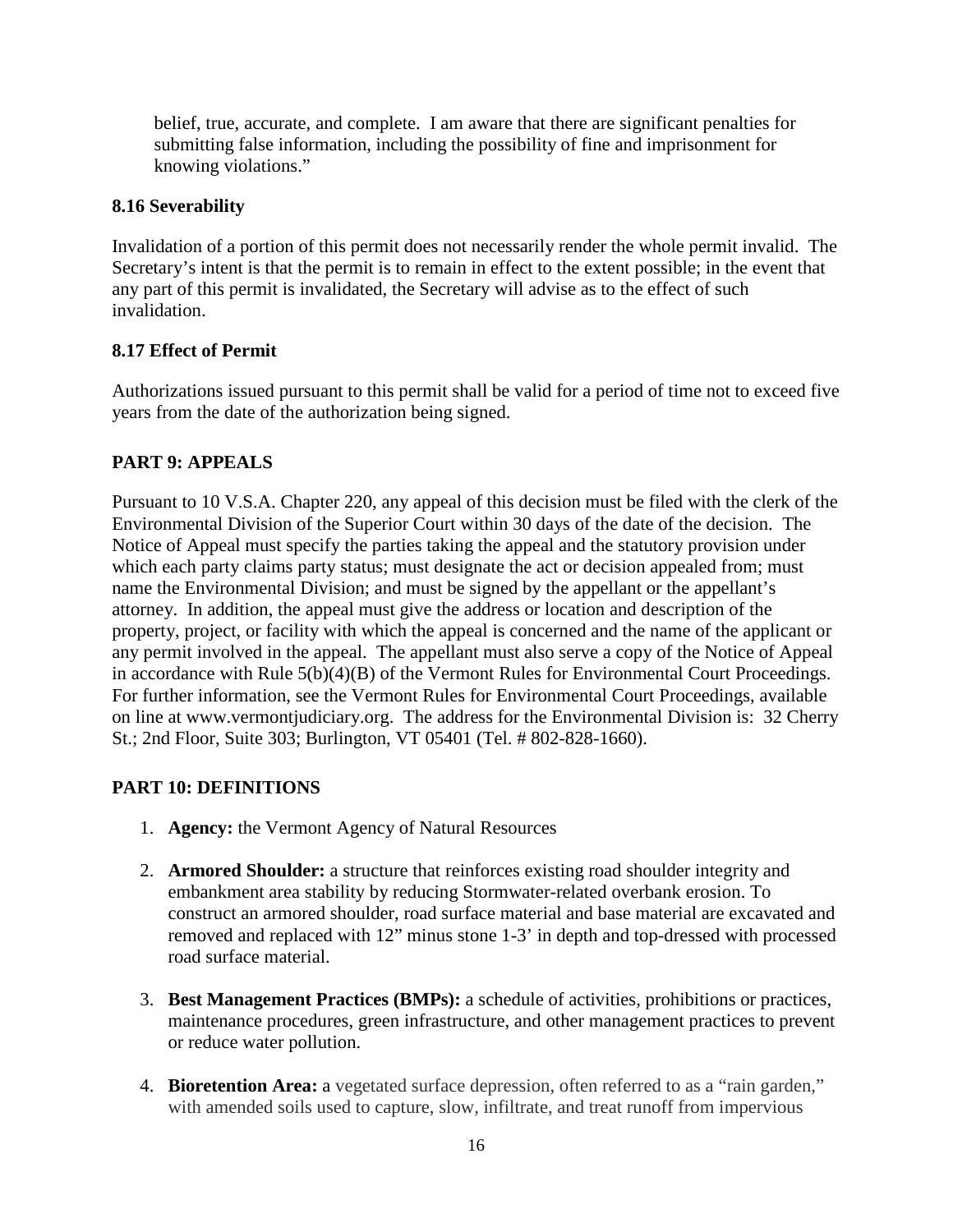surfaces, including rooftops, roads, parking lots and driveways. The goal of this practice is to infiltrate stormwater runoff. Properly designed and installed bioretention area provide volume control, and groundwater recharge. This practice should only be installed on slopes less than 5%.

- 5. **Broad-based Dip:** a drainage structure, similar to but wider than a waterbar, used on Class 4 roads where grades are less than or equal to 8 percent. These structures divert the surface water runoff into a filter area.
- 6. **Clean Water Act (CWA):** (formerly referred to as the Federal Water Pollution Control Act or Federal Water Pollution Control Act Amendments of 1972) means the federal Clean Water Act, Pub. L. 92-500, as amended Pub. L. 95-217, Pub. L. 95-576, Pub. L. 96-483 and Pub. L. 97-117, 33 U. S. C. § 1251 et. seq.
- 7. **Conveyance areas**: are those areas located between the end of the road drainage and water resources.
- 8. **Culvert Headwall:** stone structures that protect culverts from damage during grading, plowing and ditch cleaning, increase hydraulic efficiency, and prevent erosion around the culvert inlet and outlet. These structures may also be referred to as "headers" or "end treatments." These structures may be installed using flat stone, rock riprap, or ditch stone around the culvert ends.
- 9. **Defined channel**: a drainage conveyance exhibiting channel dimensions such as width and depth. At culvert crossings, these characteristics are located both upstream and downstream of crossings.
- 10. **Discharge:** the placing, depositing or emission of any wastes, directly or indirectly, into an injection well or into the waters of the State.
- 11. **Driveway culvert:** a culvert under a driveway within municipal right-of-way.
- 12. **EPA:** the United States Environmental Protection Agency.
- 13. **French Drain / Under Drain:** a drainage practice installed under a road or road ditch to collect and transport subsurface waters. These buried perforated conduits are wrapped in geotextile fabric, which allows water to enter the conduit while keeping sediment out.
- 14. **French Mattress/Rock Sandwich:** a structure under a road consisting of clean coarse rock wrapped in geotextile fabric through which water can pass freely. These structures are used in extremely wet areas, to support the road bed while allowing unrestricted water movement.
- 15. **Gully erosion:** a severe level of erosion. Gully erosion is equal to or greater than 12" in depth.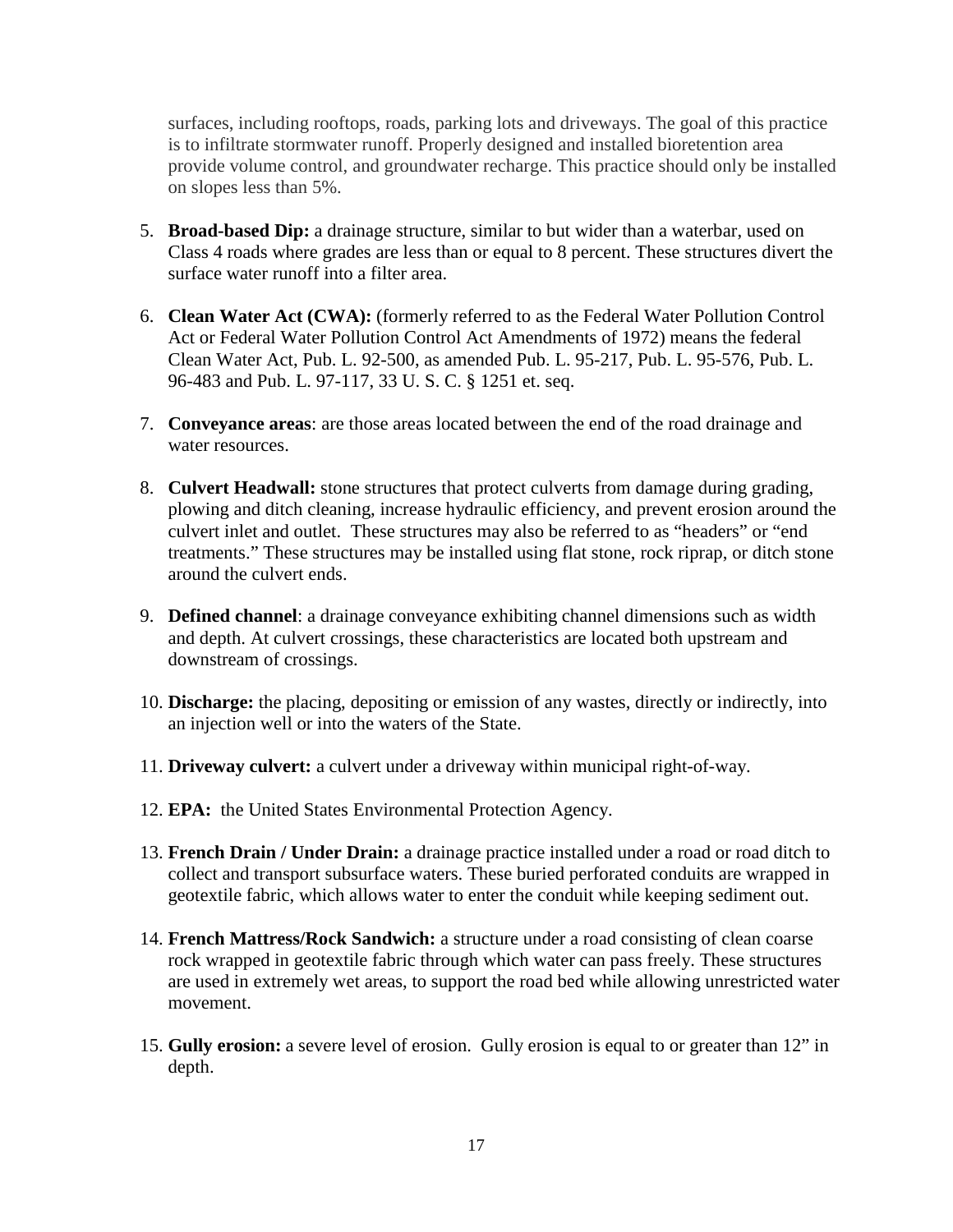- 16. **Historic Resource:** any building, structure, object, district, area, or site that is significant in the history, architecture, archaeology, or culture of this State, its communities, or the nation.
- 17. **Hydrologically-connected road segments:** a road segment, equal to 100 meters in length, where the Secretary has determined that road and drainage characteristics indicate a likelihood of discharges to surface waters or wetlands. This definition includes those road segments identified as hydrologically connected on the ANR Atlas. The Secretary has developed a hydrologically-connected road segment layer using GIS analysis of roadway distance to waters.
- 18. **Impervious surface:** those man-made surfaces, including paved and unpaved roads, parking areas, roofs, driveways and walkways, from which precipitation runs off rather than infiltrates.
- 19. **Level Spreader:** a rectangular or oval-shaped infiltration structure used to intercept and discharge water flow over a wide linear area. The construction of a level spreader involves the excavation and removal of soil and backfilling excavated area to the original grade with 3"-6" stone.
- 20. **Municipality:** a city, town, or village. See 10 V.S.A. § 1264(g)(D).
- 21. **Municipal drainage/cross culvert:** culverts that convey road stormwater from one side of the road to another with no defined channel acting as a conveyance at the outlet. Outlets fan or sheet flow into grassed or forested areas and are not direct conveyances to waters.
- 22. **Municipal roads:** all town highways, classes 1-4, as defined under 19 V.S.A. Chapter 3, and their rights-of-way, as well as municipal stormwater infrastructure associated with town highways.
- 23. **Municipal stormwater infrastructure:** all stormwater conveyances and treatment and control systems, controlled by the municipality, that receive stormwater discharges from municipal roads.
- 24. **NOI:** the Notice of Intent form required for authorization under this permit.
- 25. **Plunge/splash pool**: is a stone basin located at the outlet of drainage and intermittent stream culverts and used to consolidate and remove sediment from areas with concentrated flows and areas without adequate vegetated infiltration areas. Limited to areas with less than 10% slope.
- 26. **Pollutant:** dredged spoil, solid waste, incinerator residue, sewage, garbage, sewage sludge, munitions, chemical wastes, biological materials, radioactive materials, heat, wrecked or discarded equipment, rock, sand, cellar dirt and industrial, municipal, and agricultural waste discharged into water. This term does not mean (A) "sewage from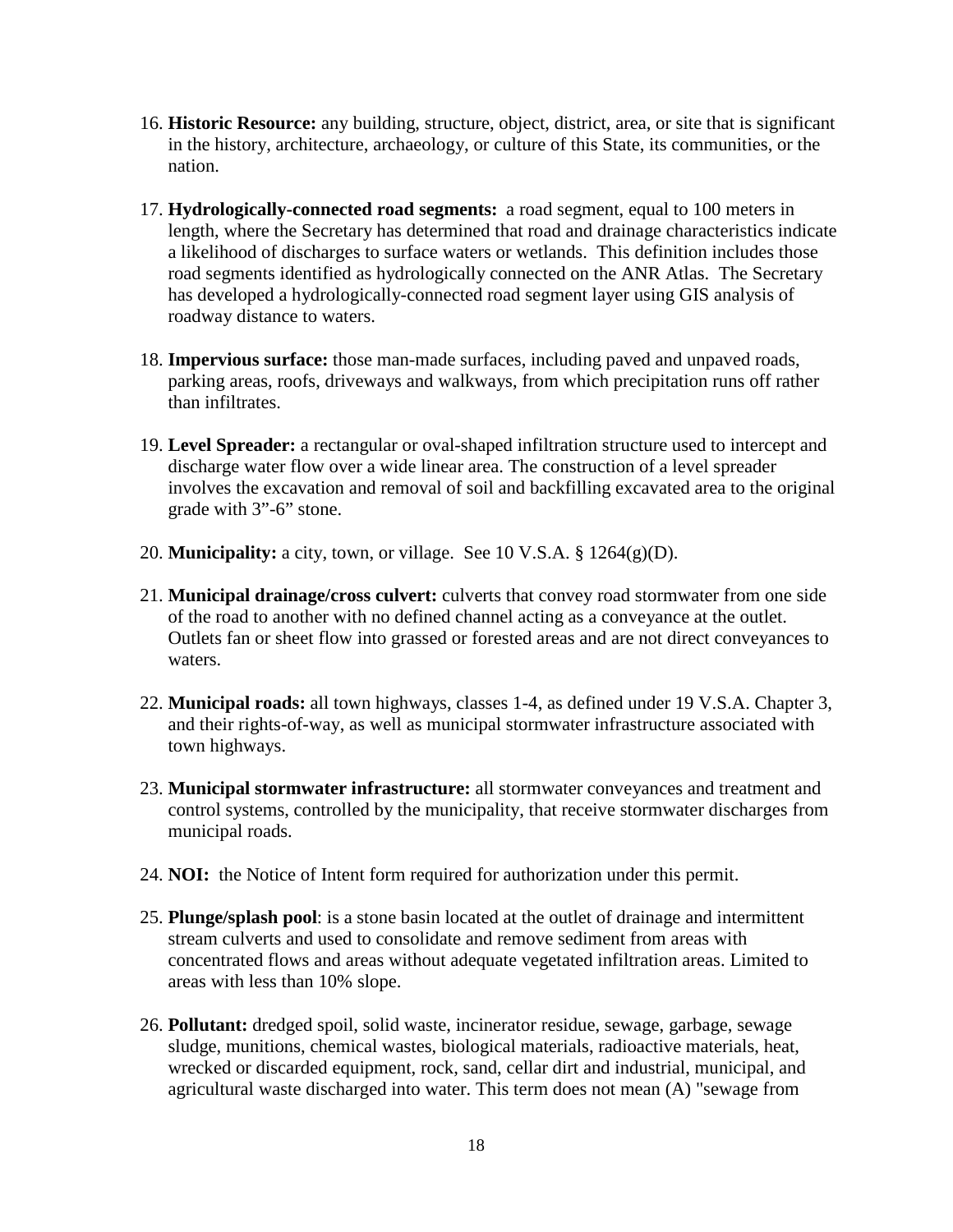vessels" within the meaning of section 1322 of the CWA; or (B) water, gas, or other material which is injected into a well to facilitate production of oil or gas, or water derived in association with oil or gas production and disposed of in a well, if the well is used either to facilitate production or for disposal purposes is approved by authority of the State in which the well is located, and if such State determines that such injection or disposal will not result in the degradation of ground or surface water resources.

- 27. **Rill erosion:** a moderate level of erosion. Rill erosion is erosion rivulets greater than 1" but less than 12" in depth.
- 28. **Secondary ditch**: road travel lane or shoulder erosion due to the presence of a shoulder berm, prohibiting perpendicular flow of road stormwater off the road surface into the road drainage area.
- 29. **Secretary:** the Secretary of the Vermont Agency of Natural Resources or the Secretary's duly authorized representative.
- 30. **Sedimentation:** the deposition or accumulation of sediment. Sedimentation is often a symptom of erosion, and while rill and gully erosion are often concave in cross section, sedimentation is convex.
- 31. **Stone/Rock Apron:** a fan-shaped culvert outlet stabilization structure, designed to reduce water velocity, constructed of 12" minus stone. This structure should not be installed at perennial stream culvert outlets.
- 32. **Stormwater or stormwater runoff:** precipitation and snowmelt that does not infiltrate into the soil, including material dissolved or suspended in it, but does not include discharges from undisturbed natural terrain or wastes from combined sewer overflows.
- 33. **Turn-out:** the extension of a drainage ditch that redirects or 'turns away' water into a vegetated buffer and disperses runoff before entering a water resource.
- 34. **Total Maximum Daily Loads (TMDLs):** the calculations and plan for meeting water quality standards approved by EPA and prepared pursuant to 33 U.S.C. § 1313(d) and federal regulations adopted under that law.
- 35. **Water Quality Standards:** the Vermont Water Quality Standards define the water quality goals of a water body, or portion thereof, by designating the use or uses of the water, by setting criteria necessary to protect the designated uses, and by establishing anti-degradation requirements to protect existing uses and high quality waters. Vermont has adopted water quality standards to protect public health or welfare, enhance the quality of water and serve the purposes of the CWA (See CWA sections 101(a)2 and 303(c)).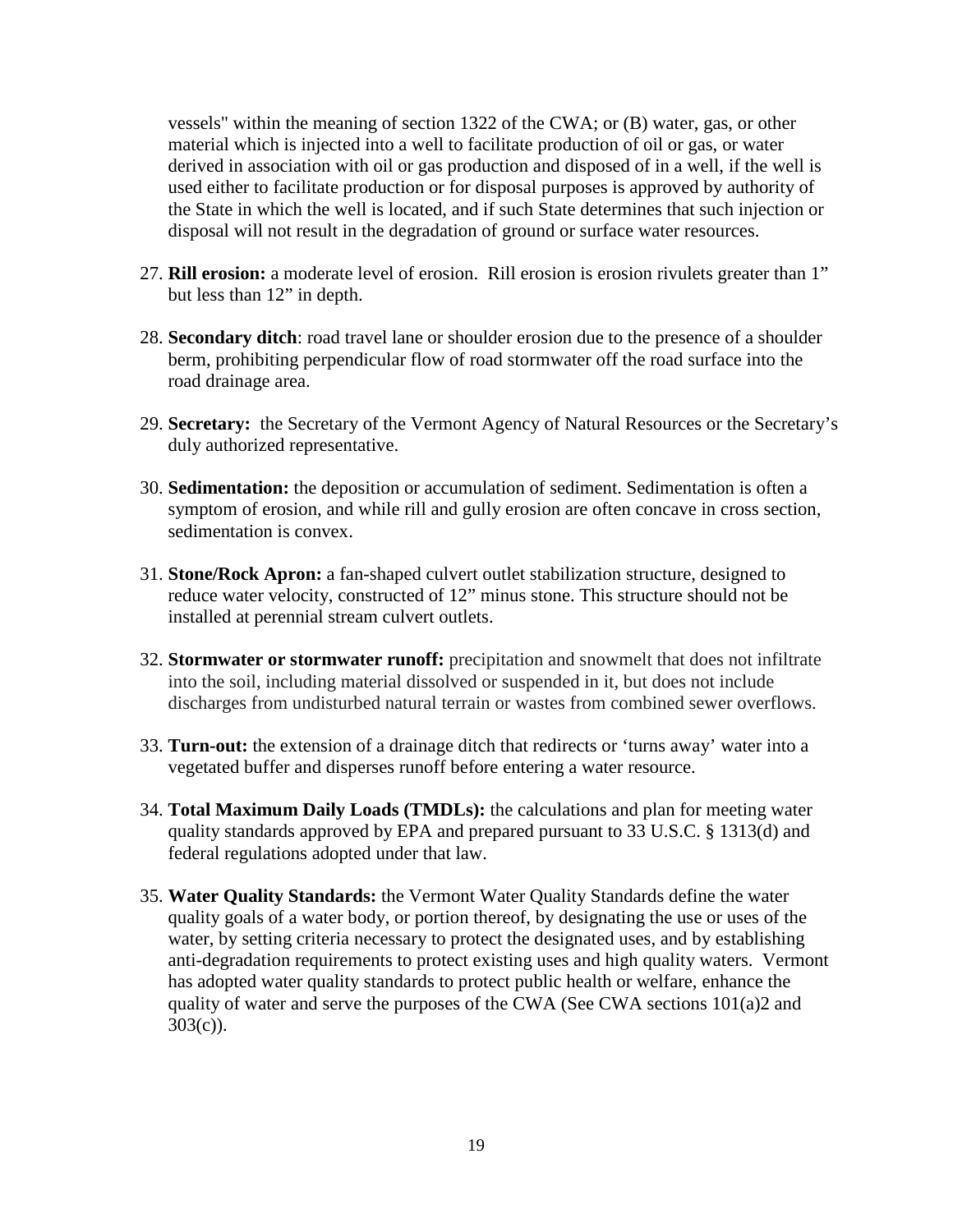- 36. Waters: includes all rivers, stream, creek, brooks, reservoirs, ponds, lakes, springs, and all bodies of surface waters, artificial or natural, which are contained within, flow through or border upon the State or any portion of it.
- 37. Waterbar: a type of berm or open culvert drainage structure constructed across the width of a Class 4 road that diverts the surface water runoff from ditches and road into a filter area.
- 38. Wetlands: those areas of the State that are inundated by surface or groundwater with a frequency sufficient to support significant vegetation or aquatic life that depend on saturated or seasonally saturated soil conditions for growth and reproduction. Such areas include marshes, swamps, sloughs, potholes, fens, river and lake overflows, mud flats, bogs, and ponds, but excluding such areas as grow food or crops in connection with farming activities.

#### PART 11: EFFECTIVE DATE AND TERM OF GENERAL PERMIT

This permit shall become effective upon signing and shall expire five years from the date of signing.

Signed at Montpelier, Vermont this  $\frac{2}{6}$  day of January, 2018.

By

Emily Boedecker, Commissioner Department of Environmental Conservation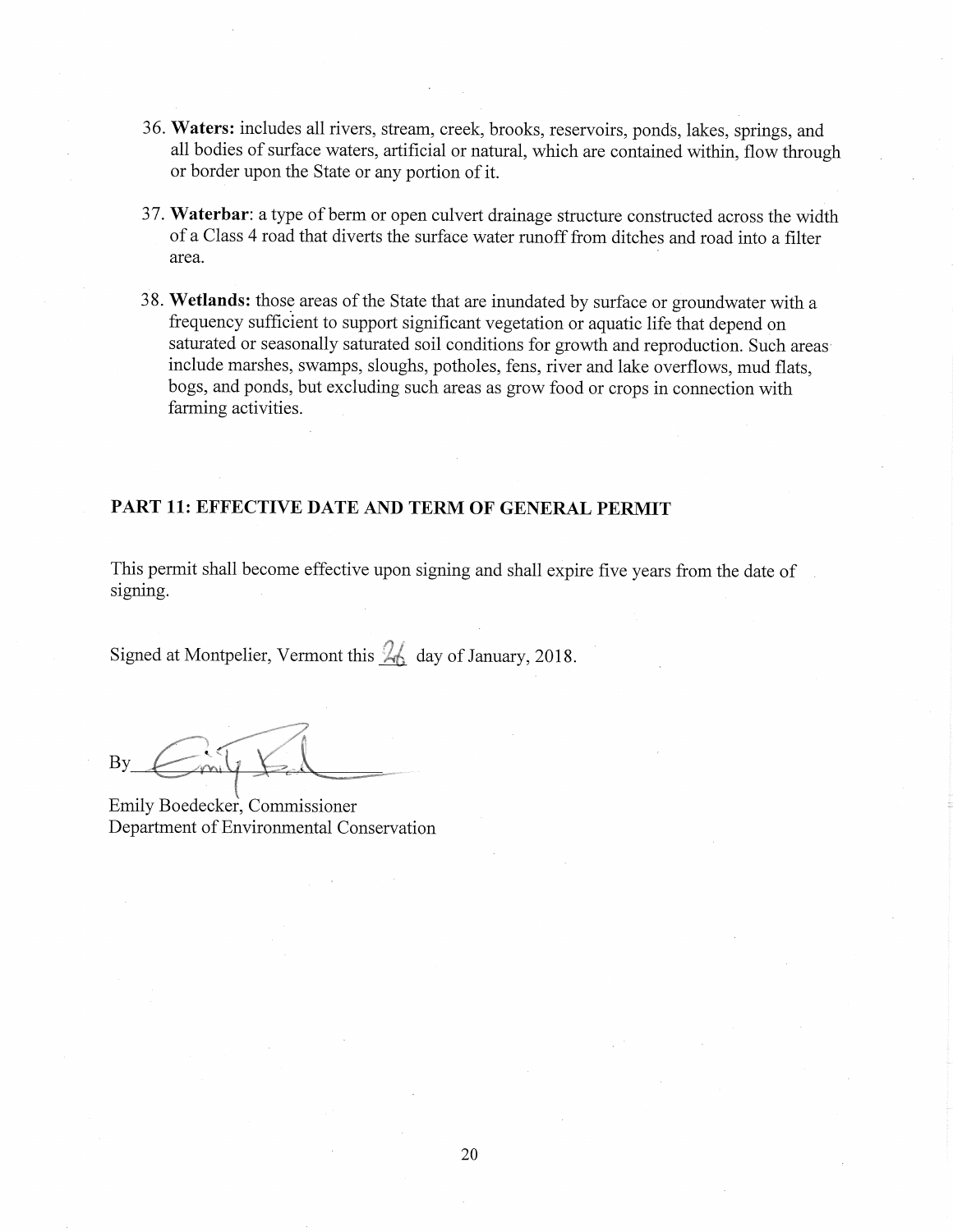# <span id="page-24-0"></span>**– Municipalities authorized under the MS4**

City of Burlington Town of Colchester Town of Essex Village of Essex Junction Town of Milton Town of Rutland City of St. Albans Town of St. Albans Town of Shelburne City of South Burlington Town of Williston City of Winooski